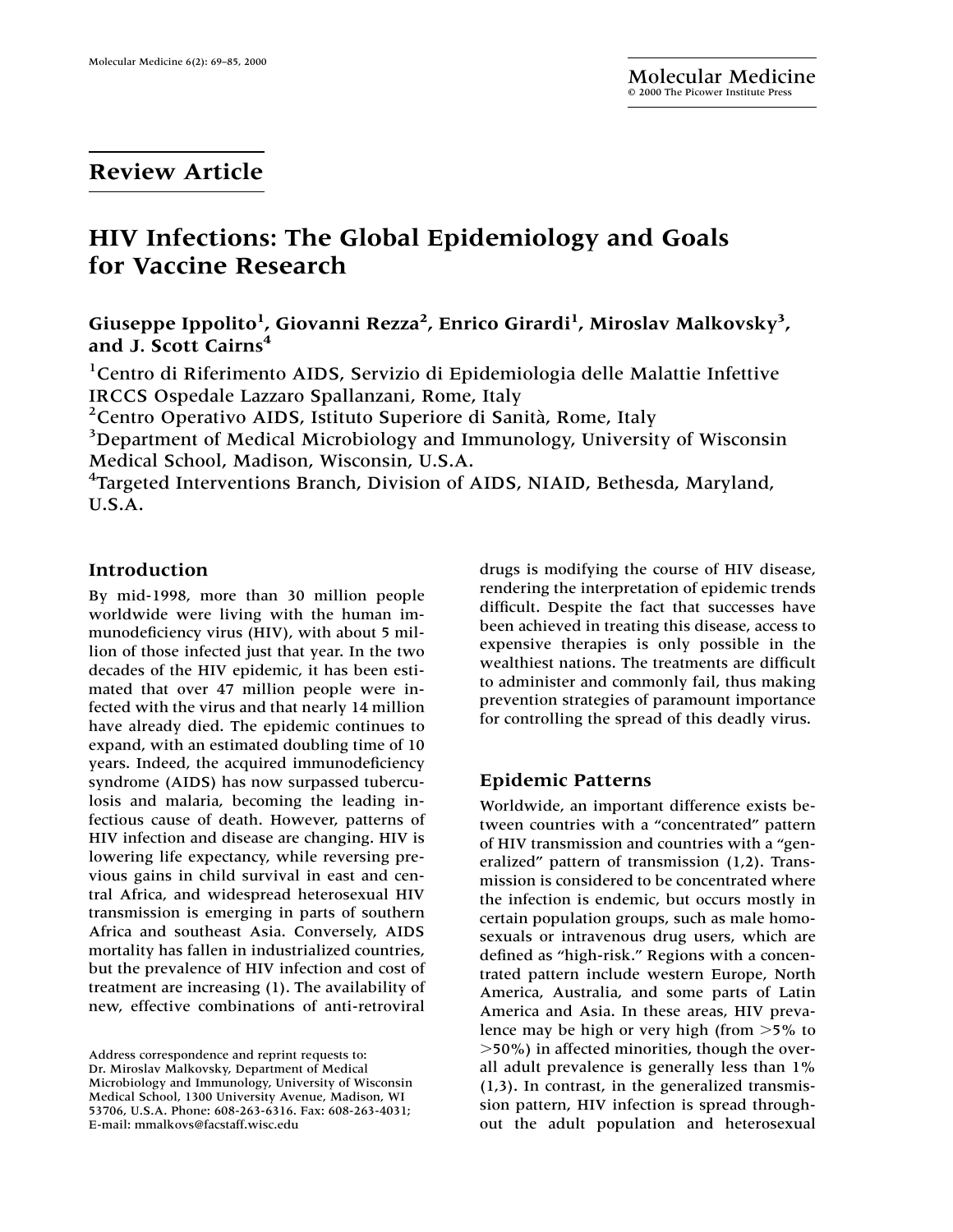transmission predominates. This is the case in east and central African countries, where the prevalence in adults is well over 1% (3). In these countries, there may have been a phase of concentrated transmission, possibly attributed to heterosexual transmission among core groups, such as commercial sex workers, truck drivers and businessmen.

In addition, there is a mixed pattern of HIV transmission in some countries due to the coexistence of both concentrated and generalized patterns. This may be the case in countries such as Brazil or India, where the infection began its spread among male homosexuals or female sex workers, after which, generalized transmission radiated into the broader spheres of the population. The comparison between the current "new" global epidemiological pattern and the previously described "old" pattern in which many eastern European and Asian countries were only marginally involved in the epidemic, is presented in Figure 1.

### **Geographical Variations and Recent Trends**

Geographical variations in the spread of HIV infection are extensive. Six out of every ten HIV-infected men, eight of every ten infected women, and nine in ten infected children live in sub-Saharan Africa, where nearly half of all new infections worldwide are located. HIV incidence in southern Africa rose considerably in the midto late-1990s, reaching record levels in Francistown, Botswana in 1997 and in Beit Bridge, Zimbabwe in 1996 (1). HIV prevalence is also rising in countries such as India, China and Russia, where it was previously low for several years. In particular, in South and Southeast Asia, a region called the "golden triangle" (from eastern Myanmar to Yunnan and Manipur, excepting the Me Kong delta), the pattern of transmission is moving from concentrated (injecting drug users and female sex workers) to generalized transmission. Sex between men is still an important route of infection in Latin America, though heterosexual transmission is common in the Caribbean and generalized transmission is now emerging in some areas of Brazil.

Some evidence indicates declining trends in urban Uganda, where the prevalence of HIV infection in women under 25 years of age attending prenatal centers has been falling since 1994 (2,4,5). To a lesser extent, some optimistic figures have been obtained in other African countries, such as Zambia (2,6). However, these apparent successes in prevention activity seem to represent the exception rather than the rule in most of the developing world.

The epidemic remains concentrated among minority populations in western countries and in Australia, although in certain urban populations, especially among African Americans in the United States, it has become a generalized phenomenon. In southern Europe, where injecting drug users are heavily affected, heterosexual transmission may play a role in the further spread of HIV. The incidence of AIDS and HIV-related mortality recently fell in most North American and western European countries. However, this does not necessarily reflect an overall decline in the incidence and prevalence of HIV infection. In recent years, progressively more intense anti-retroviral therapies have been introduced into clinical practice, resulting in a decrease of AIDS diagnoses in most developed countries (see below).

### **HIV Molecular Epidemiology**

The discovery of highly divergent strains of HIV underscores the need for effective surveillance, both for tracking HIV variants and directing research and prevention activities (7). Two major types of HIV have been characterized in human populations: HIV type 1 (HIV-1)—the predominant HIV type throughout the world; and HIV type 2 (HIV-2)—primarily found in persons from West Africa. Although HIV-2 appears to be somewhat less virulent and pathogenic than HIV-1, the clinical disorders induced by HIV-1 and 2 are similar. The genetic variation of HIV is extremely high. There exists a "quasi species" of related, but distinct HIV variants, which vary increasingly over time, not only between hosts, but also even within individual hosts. Rates of mutation and selection pressures vary for different parts of the retroviral genome, but the greatest variation is found in the envelope (*env*) gene. At least nine subtypes (also called "clades" or "genotypes") of HIV-1 isolates have been classified based on *env* sequences. These subtypes, designated A through I, constitute the major group of HIV-1, "Group M." Additional strains of HIV-1 that do not belong to Group M have been reported and are referred to as "Group O." They primarily come from Cameroon, where they account for less than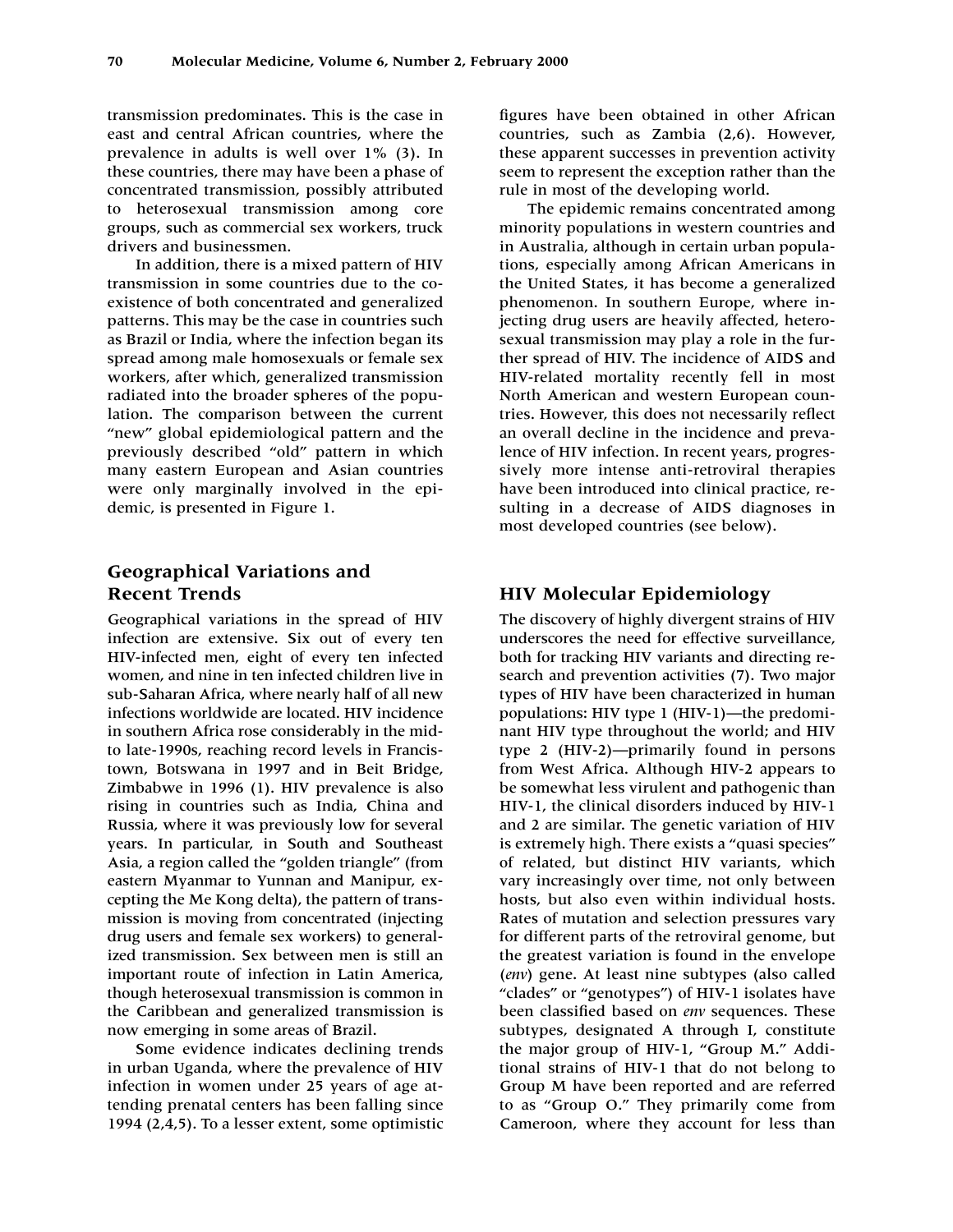

Fig. 1. Old and current global epidemiological patterns of HIV<br>infection. **Fig. 1. Old and current global epidemiological patterns of HIV infection.**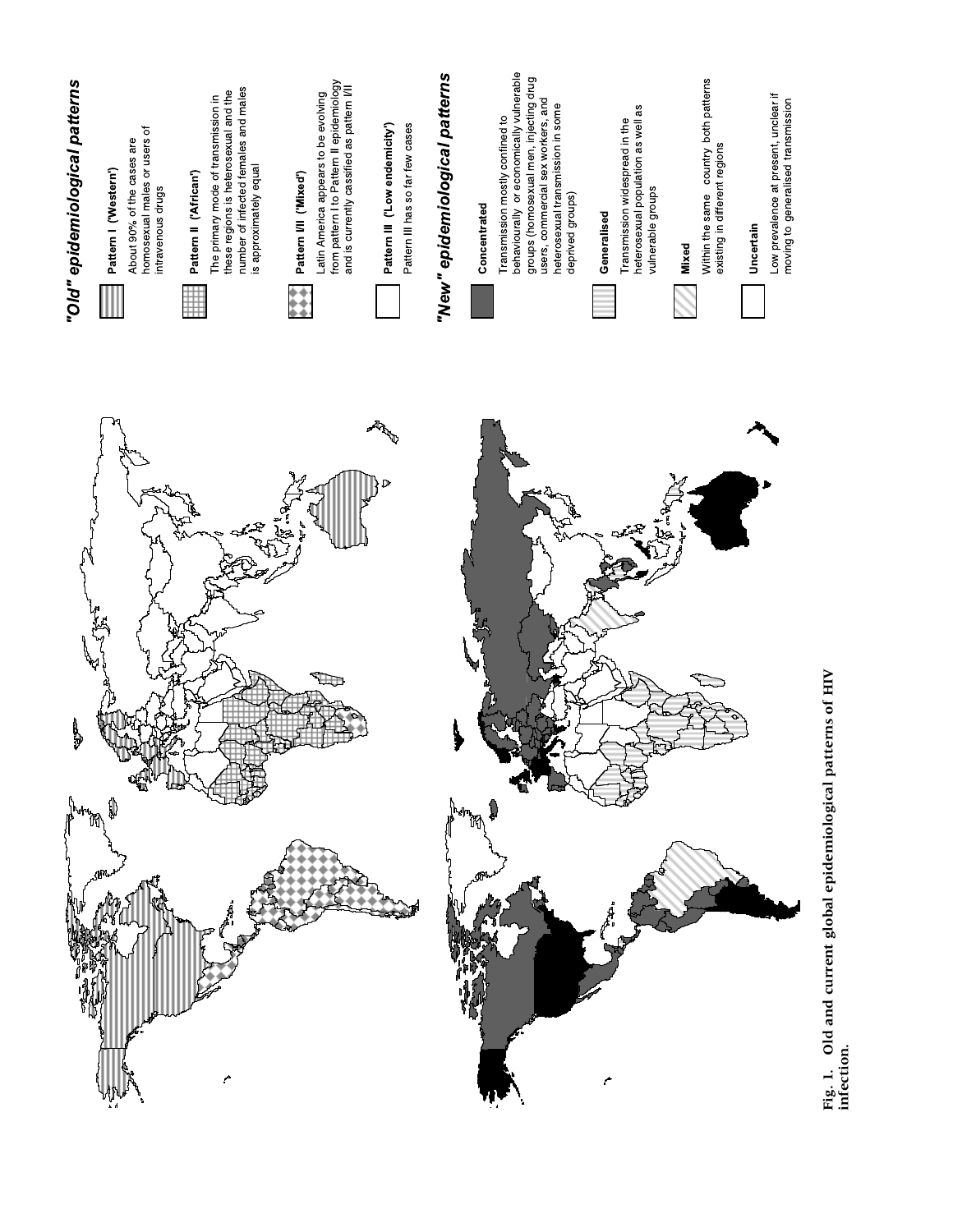10% of HIV infections. Nevertheless, the remaining 90% of HIV-positive persons (similar to the rest of sub-Saharan Africa) are infected with subtypes A, C and D. The highly divergent O strains might go undetected by commonly used HIV screening tests, raising concerns about test sensitivity for blood transfusion safety as well as for individual diagnosis. Indeed, currently used diagnostic tests are based primarily on subtype B strains, which are predominant in North America and Europe and their sensitivity in detecting divergent strains may not be high.

It is not known whether the genotypic diversity of HIV-1 strains affects transmissibility, infectivity, pathogenicity, or responses to therapy and vaccines. In northern Thailand, subtype E has been observed to be predominant, where sexual transmission is the main route of HIV transmission. In southern Thailand, type B predominates among injecting drug users. These observations led to the hypothesis that some variants may be more easily transmitted through sexual intercourse than others (7,8). However, this hypothesis has yet to be confirmed. With regard to the role of viral diversity in HIV pathogenesis, different studies show conflicting results and evidence still does not confirm that, after controlling for host factors, different viral strains may determine different progression rates (8). Furthermore, the occurrence and the effect of genetic recombination in persons infected with two different subtypes needs to be evaluated.

In summary, future research should focus on the pathogenicity (length of incubation period) and transmissibility of the different subtypes. It is crucial that we understand more about the host genetic background as a determinant of pathogenicity and transmissibility, cross-immunity between subtypes, and how infections with more than one subtype occur.

### **Anti-retroviral Treatment and Its Impact**

#### *AIDS Therapies*

Since the introduction of 3'-azido-3'-deoxythymidine (AZT, zidovudine) and its combinations with other nucleoside reverse transcriptase inhibitors (NRTI), such as  $AZT+3TC$ , AZT+ddI, AZT+ddC, etc., AIDS chemotherapy has had a profound effect on virus load in HIV-

infected persons (9). Especially the triple drug combinations (e.g., NRTI+NRTI+protease inhibitor (PI),  $NRTI+PI+PI$  or  $NRTI+NRTI+$ non-NRTI) are very effective in many patients, even after several years of treatment (9). This treatment is often referred to as "highly active anti-retroviral therapy" (HAART).

### *Impact of Anti-retroviral Treatment on HIV-related Morbidity and Mortality*

Beginning in 1996, a decrease in the number of new AIDS cases and HIV-related deaths has been observed in several industrialized countries (10–14). The changes are attributed to the increasing use of new anti-retroviral drugs and, in particular, to the increased use of double and triple combination therapies (10,14). Indeed, clinical trials show a higher survival rate for HIV-infected individuals treated with two reverse transcriptase inhibitors, compared with those undergoing monotherapy  $(14,15)$ , and the highest survival for those treated with triple combination, including protease inhibitors (14,16,17). These data have been confirmed at the population level by observational study results showing decreased risk of AIDSdefining opportunistic infections (14–18) and death (14) over time. It is important to note that these improvements occurred not in a selected population of volunteers who were following a strict protocol, but in a mix of patients who were receiving individualized treatment (19).

The effect of HAART on the epidemic's dynamics in industrialized countries is difficult to predict, because of the number of opposing forces that these treatments may represent relative to virus on transmission and disease progression. With regard to overall HIV prevalence, the prolonged survival of HIV-infected individuals in all stages of disease will tend to increase prevalence; whereas, the diminished viral load of HAART–treated patients may reduce their risk of transmitting the virus, with a corresponding negative effect on the rate of new infections. HAART may also have a dual effect on the prevalence of AIDS. The well-known effect of HAART on increasing the duration of the asymptomatic stage of the disease substantially diminished the rate at which infected individuals are defined as having AIDS. This effect may be counterbalanced by the ability of HAART to prolong survival of persons with AIDS.

Before the introduction of HAART, several studies conducted on cohorts of individuals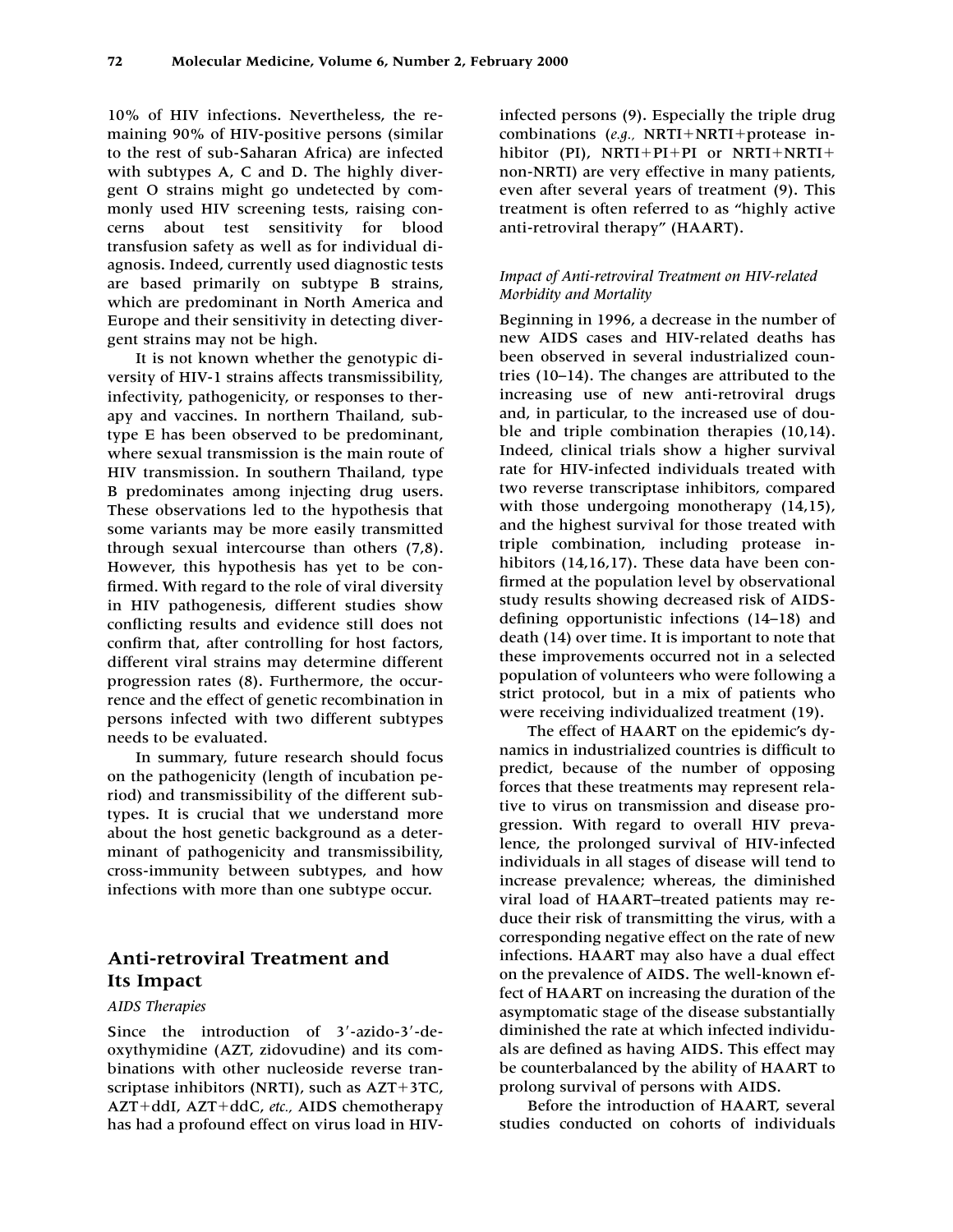with known HIV seroconversion dates showed that the median time from primary infection to AIDS diagnosis was about 10 years and that the age of infected individuals substantially influenced disease progression. The use of HAART, as well as additional therapies for disorders associated with HIV infections, have modified the clinical course of HIV disease. Longitudinal studies are needed to assess critically the effect of HAART on both the incubation period and the survival time in HIV-infected persons.

### *Sexual Transmission of HIV: Epidemiological Implications*

Sexual transmission continues to account for the vast majority of HIV infections occurring worldwide. Prevention efforts remain focused on modifying sexual behaviors that place people at risk of acquiring HIV infection. Means to reduce the infectivity of HIV-positive persons are being actively investigated. Several lines of evidence support the concept that, regardless of the route of infection, persons with high viral replication are more likely to transmit HIV. As for sexual transmission, studies show that transmission rate is correlated with a lower  $CD4<sup>+</sup>$  cell count or a more advanced disease stage (20,21). More recent longitudinal studies further reveal that partners of persons with high plasma viremia are more likely to be infected (22,23). However, to better understand factors associated with sexual transmission, the effects of viral concentration in genital secretions must be evaluated. Numerous studies evaluated the presence of HIV in semen or vaginal secretions by using culture techniques or amplification of viral DNA or RNA. These studies provided evidence that HIV can be frequently recovered from the genital tract. Nonetheless, factors determining viral concentration in genital secretions are not fully understood. In most studies, viral load in genital secretions was higher in persons with higher plasma viremia (24). However, this association was weak. Moreover, some studies observed difference in viral sequences from peripheral blood and genital secretions (25,26). Taken together, these observations suggest that viral concentration in the genital tract does not simply reflect the level of viral replication in blood and that local factors may influence the level of viral replication in the genital tract.

In vitro studies suggest that inflammatory disease of the genital tract may enhance local

replication of HIV through a cytokine-mediated mechanism. Further clinical studies showed that the viral burden in genital secretions may be higher in HIV-infected patients with other sexually transmitted diseases (STDs). A study conducted in Malawi showed that HIV-infected men with urethritis had seminal levels of HIV 8 times that of HIV-infected men without urethritis (27). After the urethritis patients received antimicrobial treatment, a sharp decrease in seminal HIV-RNA was observed. In another study conducted among HIV-infected women in Kenya, gonococcal cervicitis and vaginal candidiasis were associated with an increased probability of vaginal HIV shedding (28).

Strategies aimed at reducing the infectivity of HIV-positive persons should include the suppression of viral replication and the identification and reduction of factors that enhance viral replication in the genital tract. Based on the use of three or more drugs, combination anti-retroviral therapies significantly reduce plasma viral load in a high proportion of treated patients. Several studies suggest that a decrease in HIV concentration in genital secretions parallel that recorded in peripheral blood (24). However, replication-competent virus was recovered from seminal cells of patients showing complete suppression of HIV replication in their peripheral blood (29). Therefore, although anti-retroviral therapy probably decreases the infectivity of HIV-positive persons, treated patients must still be considered capable of sexually transmitting HIV. Nevertheless, use of anti-retroviral therapy and the adoption of safer sexual practices may ultimately slow the spread of sexually acquired HIV. Aggressive STD diagnosis and treatment programs may impact further spread of the epidemic by reducing infectivity and probably susceptibility to HIV, both in developing and industrialized countries.

### *Pediatric AIDS*

Epidemic trends of vertically acquired HIV infection are divergent between industrialized and developing countries. A nearly complete elimination of pediatric AIDS now appears to be an attainable goal in the United States and Europe; whereas, in developing countries, an estimated 1500 HIV-positive children are born each day and many other children are infected soon after birth (1,2). Major reasons for this dif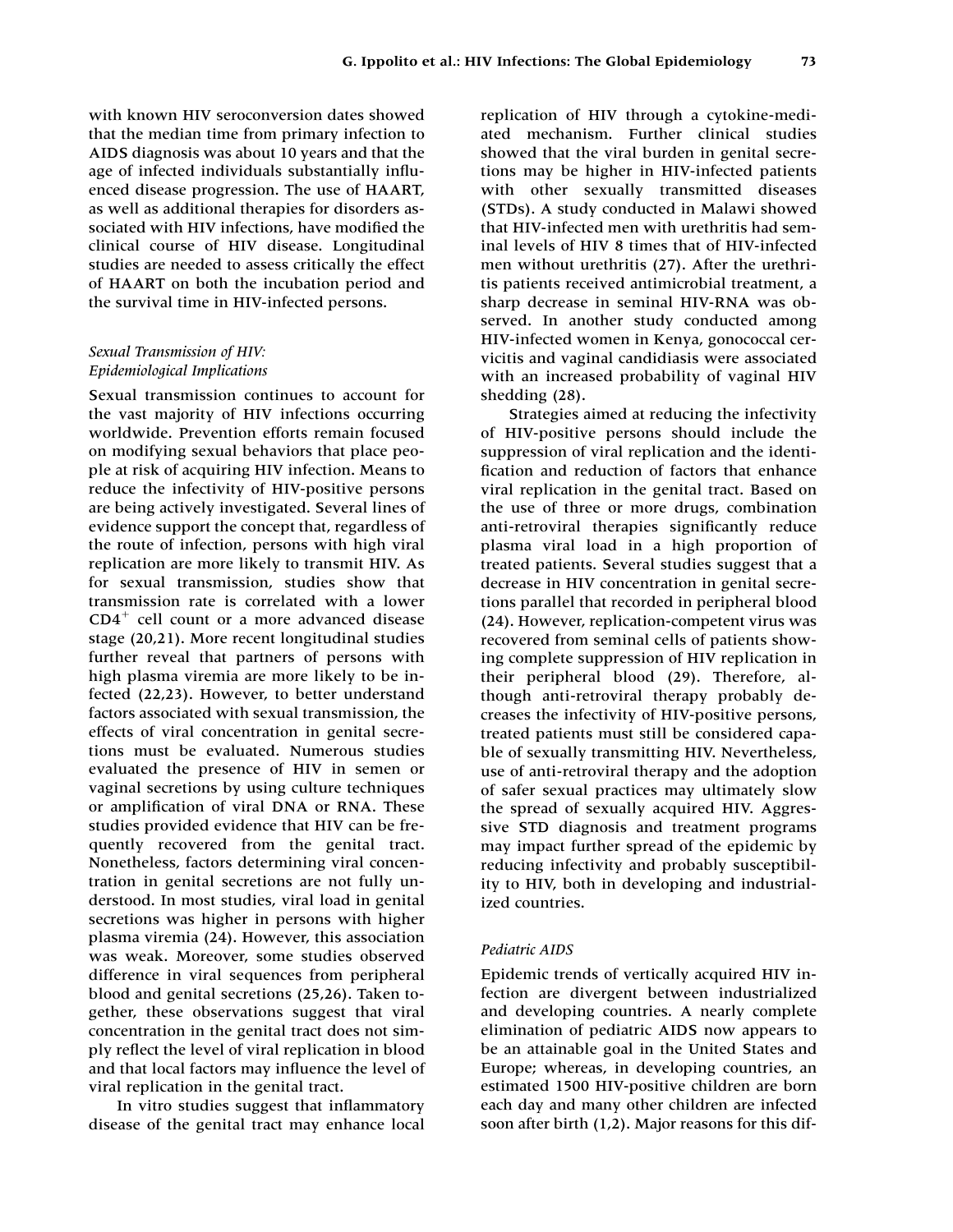ference include the unavailability of safe alternatives to breast-feeding and lack of access to antiviral drugs that reduce rates of mother-tochild transmission in poorer countries. Giving zidovudine to women during the second and third trimesters of pregnancy, during labor, and to the newborn can reduce vertical transmission of HIV by almost two thirds (30). Widespread, although still incomplete, implementation of this intervention in the United States and in most of Europe has resulted in vertical transmission rates that do not exceed 6% (31,32) and, among the most recent birth cohorts in industrialized countries, a substantial fall in the incidence of perinatally acquired AIDS.

Available information on HAART (on its safety and how it influences transmission rates) given during pregnancy is limited. Nonetheless, preliminary data suggest that this therapy further reduces transmission rates to an estimated 2% or less (33). Observational studies (34) and a randomized clinical trial (35) showed that elective cesarean section may reduce vertical transmission rates independent of prophylactic administration of antiviral drugs. Although cesarean section does not appear to be an alternative to anti-retroviral prophylaxis, this intervention may be suitable for HIVinfected women who did not receive antiretroviral drugs during pregnancy (33). Transmission of HIV from mother to child mainly occurs perinatally or postpartum. However, a small percentage of vertical infection may occur during early pregnancy. Access to HIV testing, both before conception and during prenatal care, must be further improved if vertical transmission of HIV infection is to be effectively reduced. The safety and preventive efficacy of HAART administered before pregnancy needs clarification.

The current available drug prophylaxis regimen is too costly and complex for developing countries, where routine cesarean sections and bottle-feeding are also unattainable. These considerations prompted a series of clinical trials evaluating the prophylactic efficacy of zidovudine administered to the mothers during the last weeks of pregnancy (36–38). These simplified regimens appeared to have an efficacy ranging from 50% for non-breastfeeding mothers to 37% among breastfeeding mothers. A short zidovudine regimen is much less expensive than the "complete regimen." Even so, its cost is still quite high for the poorer countries and its implementation would require a

substantial initial investment to ensure broadened access to HIV testing and prenatal care. Cost-effect analyses showed that short course zidovudine prophylaxis may result in societal savings in most developing countries (39,40).

The results of a more recent trial suggested that improvements in the cost and efficacy of short-term antiviral regimens could be made (41). In this study, 626 HIV-infected pregnant women were randomly assigned to one of two groups. One group was given nevirapine orally once at onset of labor and once to their babies within 72 h of birth. A control group received a standard regimen of zidovudine given orally to the mother at onset of labor and every 3 h until delivery, and to the infant for 7 d after birth. Compared with the control group, nevirapine lowered the risk of HIV-1 transmission during the first 14–16 weeks of life by nearly 50% in this breastfeeding population. Since nevirapine is very inexpensive, its cost should not preclude implementation of this strategy by even the poorest countries and the available data will hopefully foreshadow a dramatic impact on the global epidemic of pediatric AIDS. Implementation of this intervention will require a strong international commitment.

#### *Economic Issues and Anti-retroviral Therapy in Developing Countries: The Unbridgeable Gap*

There is a gap between what is deliverable in the western world and what is affordable where the AIDS burden is heaviest (40). It is sad to say, but HAART will remain unaffordable for most developing countries in the absence of subsidies. Some developing countries, especially in Latin America, may be able to afford some anti-retroviral drugs, but this may not be possible in countries such as Brazil, where HIV is more prevalent (42). Most developing countries have limited resources and cannot provide even the most basic health services. If nothing is done, the gap in access to HAART and other therapies between wealthy countries with controllable disease situations and poor countries with increasing rates of HIV infection will remain unbridgeable.

### **AIDS Exceptionalism: Privacy Versus Public Health**

Since the beginning of the epidemic, a strategy termed "HIV/AIDS exceptionalism" was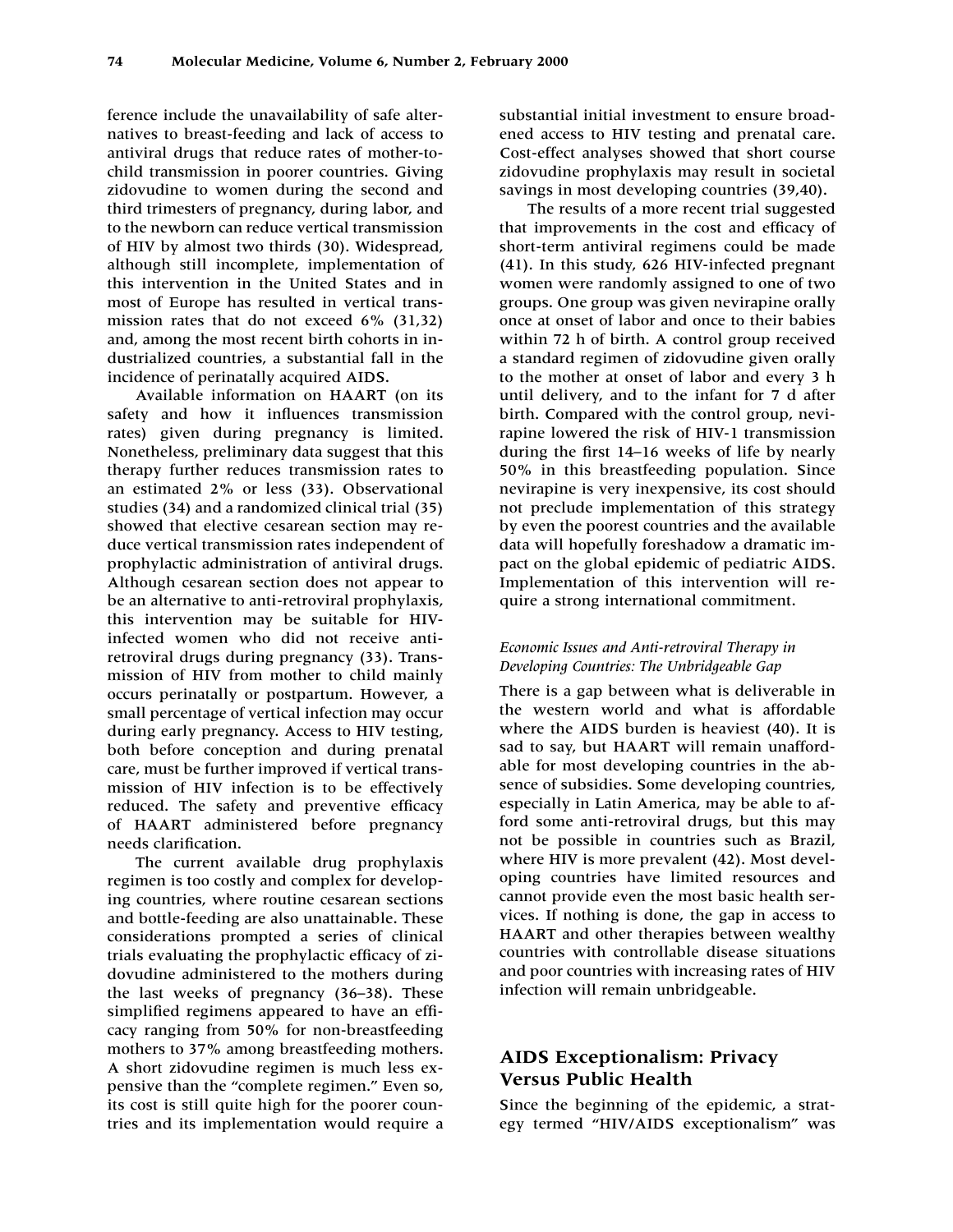adopted. This strategy drastically differed from traditional infectious disease control approaches. The policy (based on clinical confidentiality and anonymous surveillance systems, informed consent, and restricted use of HIV antibody tests) did not take into consideration the traditional repressive measures, which consist of routine testing, nominative reporting, contact tracing and notification of those exposed to infected people. Exceptionalism was a safe practice, because it initially had a limited effect on clinical care, with treatments showing only a modest influence on prognosis. The availability of effective treatment should now encourage more widespread HIV testing. Confidential reports of HIV-positive results may also favor a better understanding of the epidemic dynamics in order to better target intervention.

### **Future Research Priorities in HIV Epidemiology**

Epidemiology of resistance to anti-retroviral drugs is a completely new field. Although the use of combinations of potent anti-retroviral drugs has modified the clinical course of HIV disease (prolonging the global survival of HIVinfected people), less optimistic news comes from reports of the transmission of drug-resistant strains of HIV. Various studies have shown that a relatively high proportion of the viral isolates may have a sharply reduced susceptibility to anti-retroviral drugs and that some patients are infected with multidrug-resistant viruses. As a result, routine resistance testing might be critical for selecting optimal initial treatment regimens or for guiding successive shifts toward other drugs. As HIV-preventive vaccines become available, epidemiologists will be challenged with designing trials in geographic areas with high incidences of HIV infection. This will require the capacity to deal not only with methodological issues, but also with a host of ethical and social concerns that are usually addressed in studies aiming to assess prevention strategies.

The development of HIV surveillance systems is a new challenge. Such systems must be implemented, especially in countries where AIDS incidence has declined as a consequence of the widespread use of effective combination treatment. Problems related to confidentiality and discrimination must be addressed. A backcalculation model that incorporates informa-

tion on new HIV diagnosis and time between infection and a certain CD4-level must take the place of surveillance that accounts only for AIDS and its incubation time. An alternative might be a traditional model that assumes variations in the extent of the effect of anti-retroviral treatments on AIDS incubation time.

Systematic molecular testing may provide useful information on circulating viral strains and on changes in their patterns. The predominance of certain strains in geographic areas or in population groups in which a specific transmission pattern exists may contribute to generating hypotheses on strain-related properties. However, ecological associations need to be tested in further analytic studies. Since survival and quality of life have improved, HIVinfected people are likely to live longer, leading normal sex lives. The effect of this phenomenon on sexual transmission of HIV must be evaluated. It remains unknown whether or not increased survival and its effects on transmission are counterbalanced by decreased viral load.

Observational studies are now of great importance to evaluating the population effect of treatment (effectiveness or efficacy in practice) and the long-term effects of anti-retroviral treatment. In fact, though clinical trials remain the best design for evaluating the efficacy of specific drugs or drug regimens, the short study duration and the ideal conditions under which trials are carried out do not permit a thorough evaluation of what will happen in the real world. Observational cohorts will be fundamental for assessing treatment strategies and drug options, and may aid in responding to questions such as: When should anti-retroviral treatment begin? Which is the best regimen to use? At what point should one regimen be substituted with another? All of these questions are crucial in that their answers will determine the future of many HIV-infected individuals, as well as the future of the epidemic. Observational studies may also provide information on long-term toxicity of anti-retroviral drugs and on interruption of treatments.

Population- and hospital-based longitudinal studies are essential if AIDS incidence and HIV-related mortality are to be estimated and changes in the patterns of specific, opportunistic diseases evaluated. This will be of particular use when assessing whether or not HAART affects the occurrence of opportunistic infections and whether it affects the occurrence of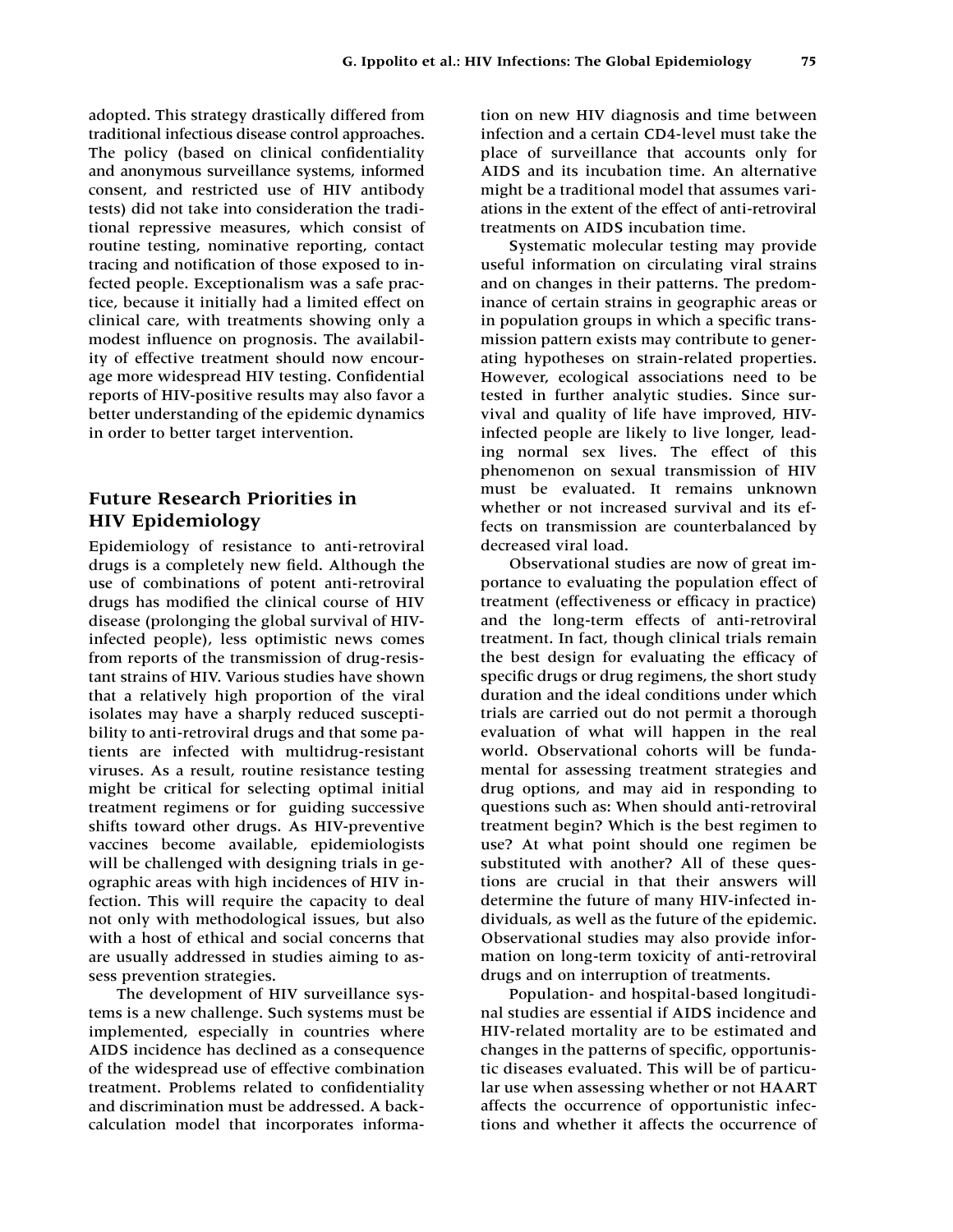some more than others. Observational studies may also help us to understand the extent of natural resistance to anti-retroviral drugs, its significance, the incidence of drug-induced resistance, and the extent to which genotypic and/or phenotypic resistance may predict virological, immunological, and clinical outcome.

### **Goals for HIV Vaccine Research**

Protective vaccination could be the most powerful weapon against the continuous global spread of HIV. Clearly, the most desirable goal for HIV vaccine research would be the development of a vaccine that induces long-term protection against the initial establishment of infection in all vaccinees. Although there are no candidate vaccines close to clinical testing that have been shown to induce this level of protection, some recent advances in AIDS vaccine research offer hope that some objectives of an efficacious AIDS vaccine may ultimately be met. The challenges are formidable and can be attributed, in part, to the nature of the virus and its interaction with the host. HIV tropism for and destruction of cellular subsets that are critical to an effective immune response, as well as the high mutability of the virus, offer unique obstacles that will need to be overcome if a successful AIDS vaccine is to be developed. For vaccine candidates in early stages of development, there are additional issues that need to be considered: which immune responses to target; which delivery system to use; which experimental models to use to test efficacy; which antigens to include in the vaccine preparation. The following section focuses on several of these issues as they relate to preclinical development and testing of HIV vaccine candidates.

#### *Immune Responses to Target*

One of the first issues that needs to be considered in AIDS vaccine development is which immune response to target. Two general classes of specific immunity can potentially be targeted with current vaccine strategies: humoral (antibody) and cellular (T-cell mediated). Antibody (Ab) responses can be further categorized according to isotype and T-cell responses can be defined in terms of surface marker expression and function  $(CD4^+/helpers; CD8^+/cyto$ toxic T cells called CTLs). Unfortunately, no

firm correlates of protection have been established that allow predictions to be made about the anticipated effectiveness of a vaccine. Studies in primates led to conflicting results about the relative importance of neutralizing Ab and CTL responses. In part, this may be a function of the vaccine candidates under study. Different vaccines can induce different types or levels of immune response, which may be protective under certain conditions of challenge. Issues such as the route, dose, or strain of challenge virus, or other features of the host animal, may also determine whether a particular type of immune response will be protective for a given animal. Because of these uncertainties, current vaccine design concepts include as a goal the induction of high levels of broadly reactive neutralizing antibodies and CTL responses, both of which depend on T-cell help for optimal responses.

NEUTRALIZING ANTIBODY. The ability of neutralizing Ab responses to protect against infection has been investigated in a variety of formats. Many studies have failed to document a role for vaccine-induced neutralizing antibody responses in protection against SIV or SHIV infection in non human primates (43). In humans, control of initial viremia during acute infection does not appear to be mediated by neutralizing Abs; these appear only after the initial viral peak is controlled. Other animal studies, however, point to a potential role for neutralizing Abs in protection from challenge. In several experimental models of HIV infection, passively transferred neutralizing antibodies exerted potent antiviral effects (44–46). Combined, these studies indicated that in certain circumstances, high levels of neutralizing antibody could be protective against viral challenge.

Unfortunately, although it appears that neutralizing antibody could be useful for protection from HIV infection, most vaccine strategies described to date have elicited little or no neutralizing antibody to primary viruses. In particular, recombinant monomeric HIV envelope immunogens elicited Ab responses that were usually type-specific; did not neutralize primary HIV-1 isolates (47–49); and were not fully protective against infection with viruses that were related, but not identical, to the vaccine strain (50,51). Strategies that can elicit higher levels of Ab that neutralize a wider variety of primary isolates are, therefore, being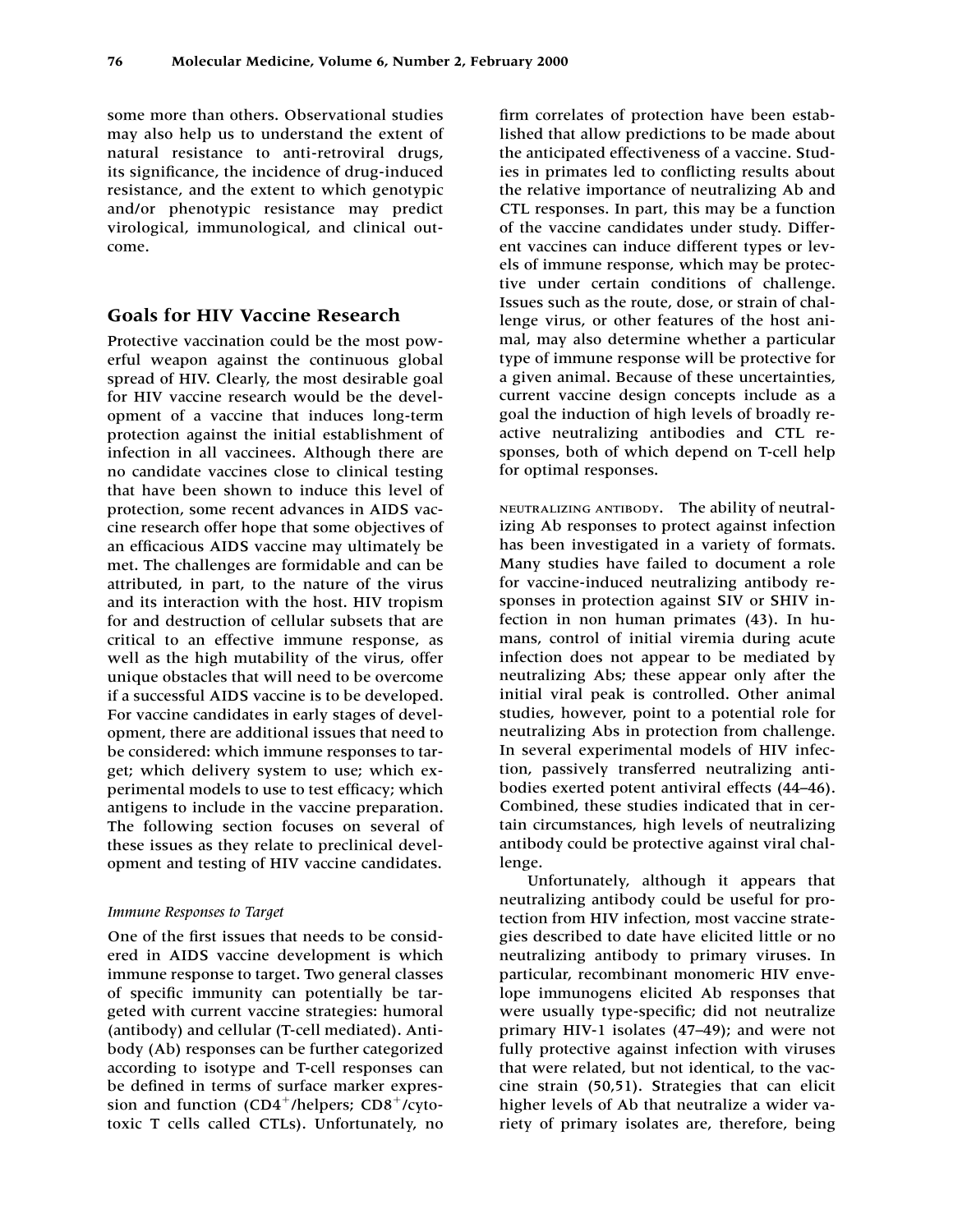sought. In one study (52), macaques infected with SIV lacking combinations of three different envelope glycosylation sites (of the approximately 24 sites generally expressed on HIV gp120) generated markedly increased antibody titers and neutralizing activity against SIV expressing the parental, fully glycosylated form of envelope. Unfortunately, the neutralizing activity was not effective against two other strains of SIV, suggesting that envelope deglycosylation by itself may not induce responses of increased breadth against divergent strains of HIV. When paired with other approaches, however, this strategy may prove useful at augmenting envelope immunogenicity.

Other encouraging results were obtained recently using immunogens that appeared to freeze the viral envelope in a conformation that may exist only after interaction of the virus with cell surface CD4 (53), or CD4 and the chemokine receptor CCR5 (54). In the latter study, a cell-based vaccine elicited Ab responses in mice that were capable of neutralizing 2324 primary isolates including M-tropic and T-tropic representatives from five prevalent and geographically distinct HIV clades. Absorption experiments indicated that HIV-1 envelope-specific Abs in the sera were required for the neutralizing effect, providing hope that immunization with envelopes from one or a small number of HIV-1 isolates, when presented in an appropriate conformation, may induce protective responses against a diverse array of primary HIV-1 strains.

CTL. Accumulating evidence has also implicated  $CDS<sup>+</sup>$  T cells in the control of initial HIV-1 infection. HIV-specific  $CD8<sup>+</sup>$  CTLs were found in the first weeks following infection, before neutralizing antibody appeared, but during the phase when the initial peak of viremia was brought under control (55,56). These results applied to SIV-infected macaques (57,58), where cell-depletion studies more definitively established a role for  $CD8<sup>+</sup>$  cells in controlling the virus (59). In the latter experiments, when chronically SIV-infected macaques were treated with a monoclonal antibody (mAb) to deplete  $CD8<sup>+</sup>$  cells, the animals experienced an abrupt rise in plasma viral load that returned to baseline only upon re-emergence of SIV-specific  $CD8<sup>+</sup>$  cells. An effect of  $CD8<sup>+</sup>$  cell depletion on the viral load of acutely infected animals was also noted. In this instance, animals whose  $CD8<sup>+</sup>$  cells were effectively removed by mAb

treatment failed to control the initial peak in plasma viremia and experienced an accelerated disease course. The mechanism by which CD8 cells control viral replication was unclear in many of these studies: either direct killing of virus-infected cells or control of replication by the release of soluble inhibitory factors, or both, may play a role in viral suppression.

Similar to antibody-mediated viral inhibition, the ability to induce  $CDS<sup>+</sup>$  cells that recognize and control different viral isolates is an important consideration in vaccine design. Cases of viral evasion from  $CD8<sup>+</sup>$  cell recognition are well documented (60–63) and point to the need to include target antigens with multiple epitopes capable of stimulating a diverse array of  $CD8<sup>+</sup>$  T cells. To some extent, viral evasion may be less an issue with this arm of the immune response than with Ab. Unlike antibody responses, which need to be focused on exposed regions of the intact virus that are often hypervariable or hidden by glycosylation, CTL responses can be focused on viral epitopes that are not necessarily exposed on the intact virion but are expressed in the infected cell. This allows the possibility of targeting conserved regions of proteins with essential viral functions whose activity would be disrupted by extensive sequence variability (64). Indeed, instances of CTL cross-reactivity against multiple different HIV isolates were documented in volunteers immunized with recombinant canarypox expressing multiple HIV clade Bencoded proteins (65) and in individuals infected with clade B or non-clade B viruses (66). By targeting conserved regions of HIV, the number of strains of HIV that need to be included in a  $CD8<sup>+</sup>$  cell-directed vaccine may, thus, be reduced. This will be counterbalanced by the need to include epitopes that are capable of interacting with the array of major histocompatibility (MHC) class I alleles that are present in the vaccinated population. These two counterbalancing forces will dictate the minimal number of epitopes that need to be included in a vaccine to effectively stimulate  $CD8<sup>+</sup>$  responses in a genetically heterogeneous population of vaccinees.

HELPER T CELLS.  $CD4^+$  T helper (Th) cells have long been known to be important for the generation of B cell and  $CD8<sup>+</sup>$  T-cell responses to immunogens and appeared to correlate with slower disease progression in HIV-infected individuals (67). They may also play a direct role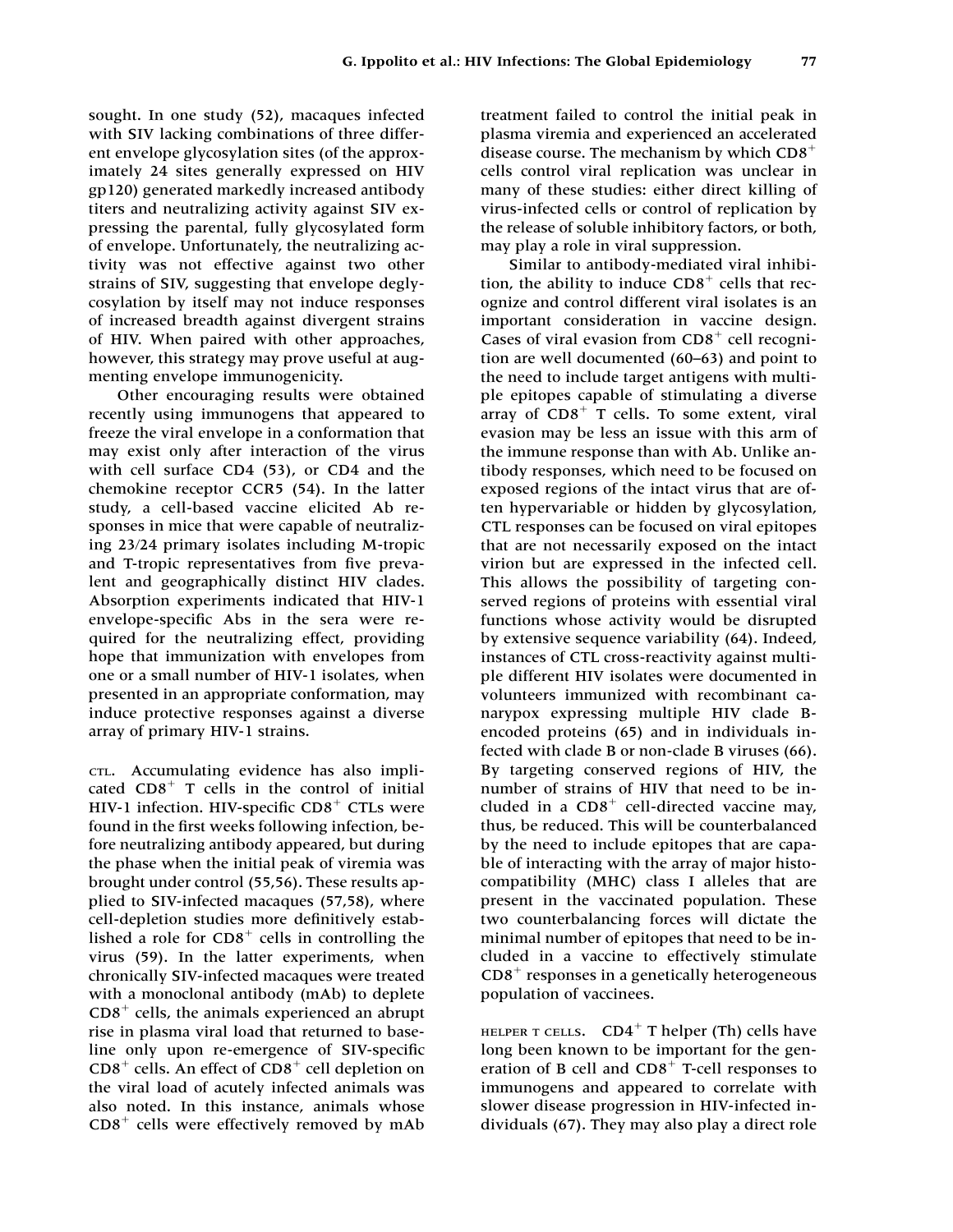in controlling HIV replication by secreting IFN- $\gamma$ ,  $\beta$ -chemokines (68) or other viral inhibitory factors, and may themselves kill virusinfected target cells  $(69)$ . As such,  $CD4^+$  Th cells play a pivotal role in the immune response and are an obvious consideration in the design of any HIV vaccine candidate.  $CD4^+$  Th responses are heterogeneous, however, and can stimulate different arms of the immune system depending on the types of cytokines that they produce. Thus, Th1-type responses stimulate CTL responses and humoral responses of the Immunoglobulin G2 (IgG2) subclass; whereas, high levels of IgG1 subclass antibodies characterize Th2-type responses. Skewing of Th responses toward Th1- or Th2-type is known to occur in the presence of certain cytokines (70) and, possibly, as a result of interaction with different populations of antigen presenting cells (71) or infectious agents (72,73). This information may prove valuable in the design of vaccines to target particular arms of the immune system.

Although both Th1 and Th2 responses may ultimately be important for the generation of an effective AIDS vaccine, attention focused recently on approaches to selectively stimulate Th1 responses. The impetus for this focus was in part, a response to the observation that HIVinfected individuals appeared to switch from a Th1 to a Th2 phenotype as disease progressed (74). Other observations, such as the finding that  $CD8<sup>+</sup>$  cell depletion in SIV-infected macaques led to a rapid rise in viral load (59), contributed to the current impression that Th1 type responses may be critical components of an immune response elicited by an effective vaccine. Nevertheless, other immune responses, such as the generation of secretory IgA (s-IgA) in mucosal secretions may play an important role in initial protection from HIV infection and may depend primarily on Th2 responses. If these or other Th2-dependent responses ultimately are found to mediate or improve vaccine-induced protection, optimal vaccines may require the induction of both types of Th responses. Strategies that minimize the mutually antagonistic relationship of these two responses will, therefore, need to be developed.

#### *Mucosal Surfaces*

The mucosal surface is one of the major barriers by which HIV gains access to an uninfected host and is, therefore, an important first site at which to control infection. The cellular composition of this surface has many unusual features that offer unique challenges and opportunities to vaccine strategies targeted to this site. Among the critical issues to address are:

- 1. Can vaccines targeted at one mucosal surface (*e.g.*, nasal or oral) induce longlasting protective immunity at distant mucosal sites (rectal, vaginal)?
- 2. What types of mucosal immunity need to be induced to protect against HIV challenge?
- 3. Does induction of mucosal immunity that is not completely sterilizing have an effect on the level of systemic viral load (and thus disease progression)?
- 4. Can vaccine-induced mucosal immunity reduce the incidence of HIV transmission by lowering viral load in genital secretions?

The s-IgA molecule is the major humoral– defending factor at mucosal surfaces (75,76). In the human, the amount of s-IgA exported to mucosal surfaces can exceed 3 g/d, far exceeding the amount of IgG produced in the circulation. Induction of IgA responses is generally considered to be Th-dependent and cytokines characteristic of a Th2 response were associated with increased IgA responses in SIV-infected macaques (77,78), as well as rodents (79,80). This will no doubt be a consideration in primeboost vaccine strategies in which Th1-dependent CTL responses are desired at the same site and time as Th2-dependent IgA responses. In view of the considerable amount of preclinical data suggesting that Th1 and Th2 responses are mutually antagonistic, strategies to circumvent this issue by, for instance, the use of different vectors and immunogens given at distinct times or the use of T-independent adjuvants, are of great importance. The observation that high levels of both Th1 and Th2 responses can be generated in certain experimental models of viral infection (81) suggests that this may not an insurmountable problem.

Other cell types commonly found at this site include antigen-specific T and B cells. With respect to antigen-specific  $CD4^+$  and  $CD8^+$ cells, stimulation of these cells at mucosal surfaces occurs through the same set of antigenspecific and co-stimulatory interactions that are required for their stimulation at peripheral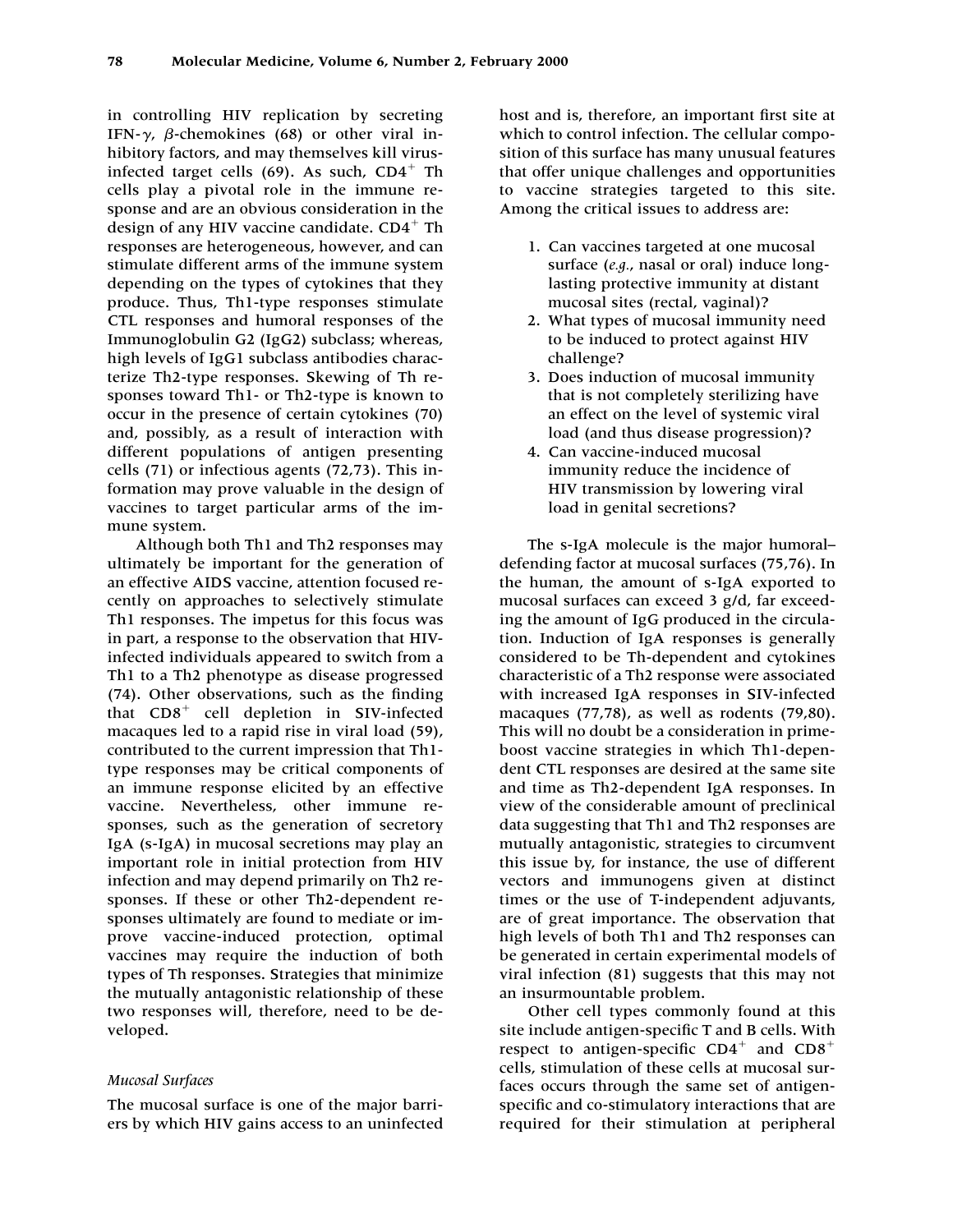sites. Additional considerations, including targeting of vaccine components to specialized transport (*e.g.,* M cells) or antigen presenting cells at these surfaces, may improve the immunogenicity of vaccines delivered to mucosal surfaces.

In addition to antigen-specific T and B cells, mucosal surfaces contain a variety of antigen-nonspecific mechanisms, which are the first line of defense in many bacterial and viral infections and which may be considered as potential targets for vaccine-induced interventions.  $\gamma$ - $\delta$  T cells, for instance, are commonly found in mucosal tissues and can be antigen-stimulated to release antiviral factors (82). In addition, many V $\gamma$ 9/V $\gamma$ 2 T cells are highly cytotoxic for HIV-infected targets (83). Since stimulation of these cells with their cognate antigens in vivo results in increases in their activity lasting approximately 2 months (84), they may not be the best candidates for vaccine strategies in which the goal is longlasting HIV immunity. However, these and other HIV-nonspecific cells may be good candidates to consider for post-exposure prophylaxis regimens or when the discontinuation of HAART therapy is anticipated. Here, the goal would be to rapidly mobilize an effector population capable of having an impact on the rate of initial viral replication and level of the viral setpoint.

#### *Memory Responses*

Memory T and B cells are, by definition, those cells that have been previously exposed to their cognate antigen and, as a consequence, are able to respond more quickly and with a heightened response following re-exposure to the same antigen. All efficacious vaccines to date rely for protection on these cells, which are considered critical to the success of an HIV vaccine. In particular, the ability of a vaccine to induce expanded populations of long-lived HIVspecific memory cells will be critical to vaccine success in human populations in parts of the world where access to immunization schemes that demand frequent vaccine boosts may be limited. It appears that  $CD8<sup>+</sup>$  memory cells may derive from a relatively rare subset of cells that are activated during primary antiviral responses (85,86). This issue is less clear with respect to  $CD4^+$  T-memory cells, which may persist as activated cells in germinal centers (87). Monitoring these responses will be scientifically daunting, because the markers available to study T-memory cells are not entirely satisfactory.

Regardless of their developmental history, the critical issue for these cells in terms of vaccine design and testing is their ability to protect the host from HIV for prolonged periods of time after vaccination. Currently, most vaccine candidates are tested for protective efficacy during the period of peak vaccine-induced immune activation, but are often not tested after memory cell development. Since HIV vaccines will be expected to induce a state of long-lived immune-mediated protection, vaccines that are advancing through development must be tested for duration of protective response. As such, the ability of a vaccine construct to maintain a pool of potent memory cells will be critical to its success.

#### *Choice of Immunogens*

VIRAL TARGETS. The choice of immunogens to use in a vaccine is, to some extent, dictated by the type of immune response that is sought. Neutralizing antibody responses are primarily directed against envelope proteins, although there is some evidence that antibody responses against Tat may have some beneficial effect in disease progression (88,89). A significant effort is currently underway to determine the structural requirements of an HIV envelope that will allow for induction of high levels of broadly reactive neutralizing responses. As discussed above, recombinant monomeric envelope protein has only succeeded in generating type-specific responses and is, therefore, not likely to be successful in protecting against a broad array of HIV strains. It is not the intent of this discussion to summarize the variety of approaches that are being considered to circumvent this problem, but recent data on the structure of envelope (90) and its interaction with the cell surface (91) will undoubtedly play a large role in formulating strategies to design better envelope-based immunogens.

Other potential viral targets include viral structural, regulatory and accessory gene products. Although neutralizing antibody responses are unlikely to be generated against these targets due to their internal location within infected cells and/or viral particles, CTL and Th epitopes have been mapped to many of these proteins, which may, therefore, form the basis for T-cell based vaccine candidates. There is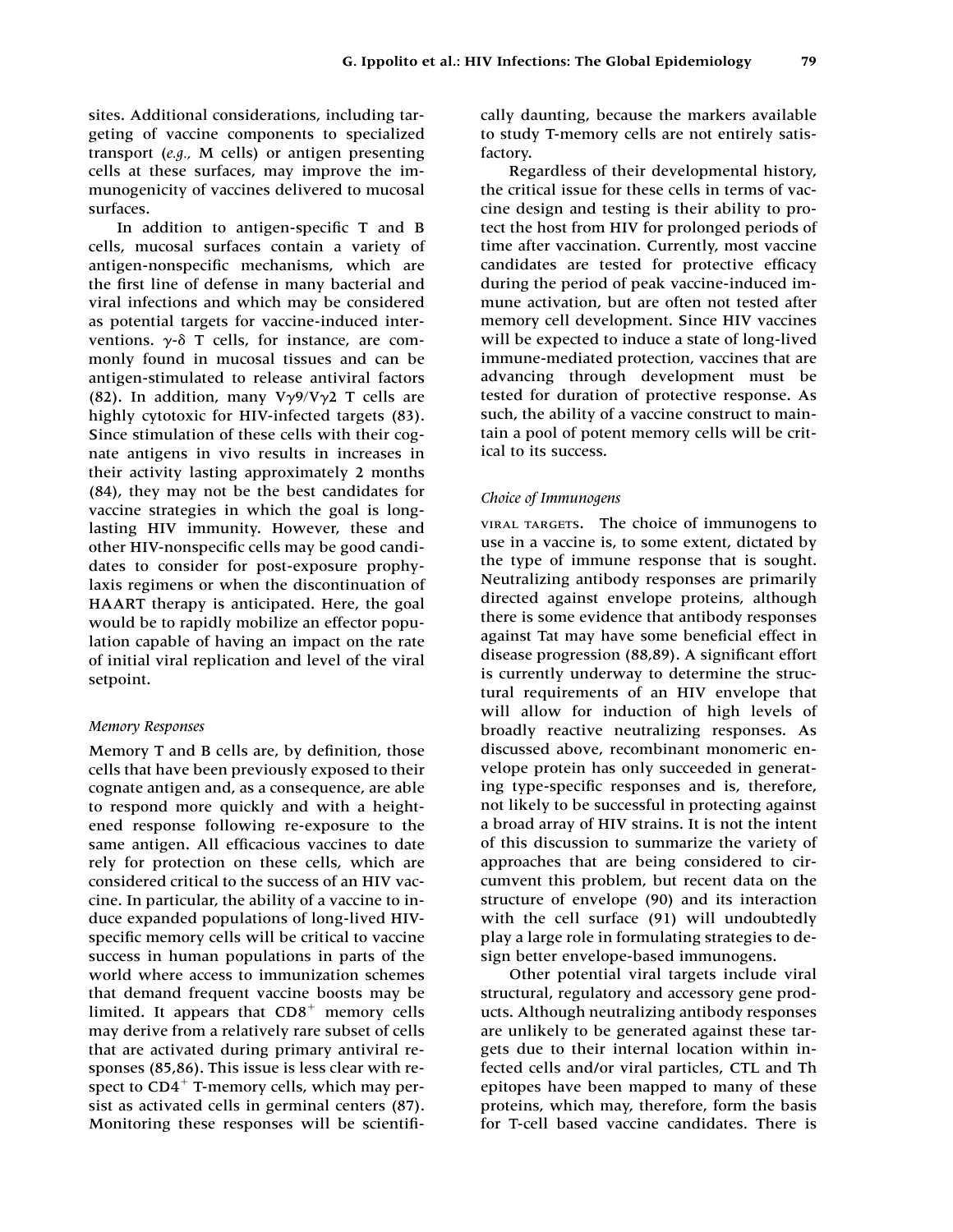currently no reason to believe that any of these antigens may be qualitatively better in terms of eliciting protective T-cell responses, although attempts to quantify CTL responses to the different HIV proteins in infected individuals suggest that responses to Gag are more frequently found and at higher levels than responses to Env, Pol, or Nef, at least in some patient cohorts (92,93, but see 94,95). In addition, the peculiarities of some of these proteins and their interactions with the infected cell suggest that some of these proteins may be better vaccine candidates than others. Recent findings regarding Nef, for instance, provoke caution in targeting this protein as a sole vaccine candidate. Although anti-Nef CTL responses are commonly found in infected individuals, Nef can down-regulate MHC class I molecules on HIV infected cells, thus, protecting them from CTL recognition and lysis (96). Strategies that include Nef as a vaccine component may, therefore, be optimized by deleting regions of this protein responsible for MHC down-regulation or by including Nef-encoded epitopes, rather than whole protein in the vaccine construct.

Epitope-based vaccines are also being considered for HIV. In these approaches, rather than using sequences that encode entire proteins, minimal HIV sequences capable of stimulating individual Th cells, B cells, or CTLs are being derived and tested. Given the combined complications of viral heterogeneity and HLA polymorphism, vaccines that only include single B- or T-cell epitopes are unlikely to have a substantial effect on protecting populations of genetically heterogeneous individuals from HIV infection. Nevertheless, it is conceivable that vaccines that incorporate multiple epitopes from distinct HIV isolates that are restricted to several different HLA alleles may confer protective advantage to the population. Indeed, the finding of HLA "supertypes," which have been defined as related HLA class I and possibly class II alleles that bind peptides with related motifs (97), offers hope that a limited number of HLA class I and class IIrestricted epitopes may be sufficient to induce T-cell responses in a significant percentage of vaccinees. The "linked epitope" approach was investigated using DNA constructs in mice (98,99) and had several attractive features. Constructs can be made in which multiple epitopes are placed in tandem to address issues of viral heterogeneity and HLA polymorphism. In

addition, since these constructs will have only minimal homology with the virus itself, the potential for recombination to generate novel and potentially more pathogenic forms of the virus is minimized.

CELLULAR TARGETS. MHC antigens and other adhesion molecules are associated with viral particles. During initial viral exposure, these proteins, derived from the virus donor, could bear antigenic sites, since the virus donor and recipient are genetically different. Indeed, one of the earliest "successes" in nonhuman primate trials of HIV vaccine concepts, in which macaques were immunized and challenged with virus preparations grown in human cells, was shown to depend on the response of the monkeys to human antigens (100,101), a result could be reproduced when macaques were immunized with purified HLA-DR class II xenoantigens (102). Although the mechanism responsible for protection has not been clearly elucidated yet and attempts to generate protective immune responses using alloantigens, rather than xenoantigens, have been less successful (103), the approach has the advantage in that the immunogen is not susceptible to HIV mutation. Possible disadvantages include the fact that without immediate sterilizing immunity, the vaccine is unlikely to affect subsequent viral load or disease progression since the antigen, provided by the virus donor, will be rapidly lost when host cells in the newly infected recipient begin to replicate the virus.

HIV is also known to require a variety of host cell proteins, in addition to its own viralencoded determinants, for efficient replication. The cellular receptors CD4, CCR5, and CXCR4 are only three of many host cell factors that facilitate cell infection and viral replication. Many of these factors will make inappropriate targets for vaccine development for reasons of self-tolerance or because immune responses to the protein will be deleterious to the individual. However, the discovery of these proteins and the way they interact with HIV, creates novel opportunities to design vaccines that mimic structures created by the interaction of HIV with the host cell. The construction of a "fusion intermediate" vaccine (54) is but one example of the ways in which knowledge of the interaction between host and virus can be used in the creation of novel vaccine candidates.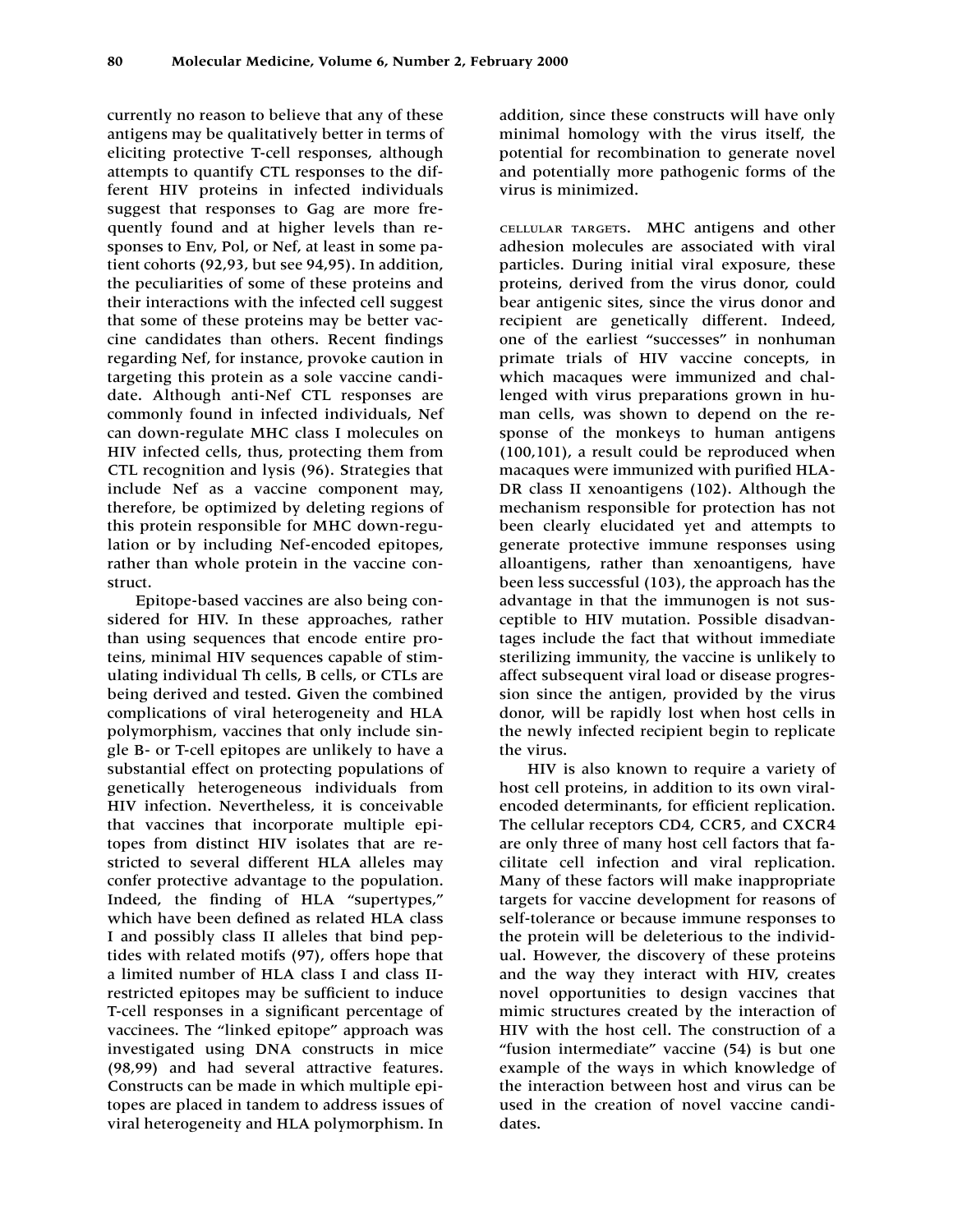### **Conclusions**

The epidemiological and immunological data discussed above clearly indicate that there are many considerations that must be brought to bear on the preclinical development of an AIDS vaccine. In addition to the issues already discussed, choice of vectors, adjuvants and other formulation issues, routes and timing of delivery, and model systems to use in preclinical testing are additional considerations. Many of these issues have been addressed elsewhere and will not be discussed further here (104– 107). In addition, once vaccine candidates advance to clinical testing, there are additional issues that must be confronted. Among them, how best to measure efficacy becomes a primary consideration. Indeed, since most current vaccine candidates are unlikely to provide complete, sterilizing immunity to infection, alternative endpoints must be considered in the conduct of clinical trials. These issues have also been extensively discussed (108) and will complicate the design and analysis of largescale clinical trials.

It has been evident for many years now that the development of an effective HIV vaccine is going to be a difficult task that will require the talents, expertise, and imagination of many teams of scientists and clinicians. At a time when the epidemic continues to grow exponentially in many parts of the world, and with millions of people already infected who have no prospect of treatment with today's anti-retroviral regimens, the need for an HIV vaccine has never been greater. Still unclear is how best to induce protective immune responses against a diverse array of HIV isolates in genetically heterogeneous human populations. With advances in our understanding of HIV epidemiology, the interaction of HIV with the host, the structures of HIV-encoded proteins and how they are perceived by the human immune system, and improvements in vaccine delivery systems and formulations, prospects for developing an HIV vaccine are improving.

### **Acknowledgments**

We thank Drs. Carl Dieffenbach, Nava Sarver, and Paolo Miotti for helpful comments on the manuscript. This work was supported by Ministero della Sanità, Ricerca corrente IRCCS Spallanzani and the NIH.

#### **References**

- 1. (1998) Monitoring the AIDS pandemic (MAP). *The status and trends of the HIV/AIDS epidemics in the world.* Geneva MAP, pp. 1–27.
- 2. Nicoll A, Gill ON. (1999) The global impact of HIV infection and disease. *Commun. Dis. Public Health* **2:** 85–89.
- 3. Joint United Nations Programme on AIDS (UNAIDS) and the World Health Organization (WHO). *Report on the global HIV/AIDS epidemic June 1998.* UNAIDS & WHO, Geneva, pp. 1–58.
- 4. Stoneburner R, Low-Beer D, Tembo G, Mertens T, Asiimus-Okiror G. (1996) Human immunodeficiency virus dynamics in East Africa deduced from surveillance data. *Am. J. Epidemiol.* **144:** 682–695.
- 5. Tarantola D, Schwartlander B. (1997) HIV/AIDS epidemics in sub-Saharan Africa: dynamism, diversity and discrete declines? *AIDS* **11** (suppl B): S5-S21.
- 6. Fylkesnes K, Musonda RM, Kasumba K, et al. (1997) The HIV epidemic in Zambia: sociodemographic prevalence patterns and indications of trends among childbearing women: *AIDS* **11:** 339–45.
- 7. Hu DJ, Dondero TJ, Rayfield MA, et al. (1996) The emerging genetic diversity of HIV. The importance of global surveillance for diagnostics, research, and prevention. *JAMA* **275:** 210–216.
- 8. Hu DJ, Buvé A, Baggs J, van der Groen G, Dondero TJ. (1999) What role does HIV-1 subtype play in trasmission and pathogenesis? An epidemiological perspective. *AIDS* **13:** 873–881.
- 9. Dolin R, Masur H, Saag MS (eds.) (1999) *AIDS Therapy.* Churchill Livingstone, Philadelphia.
- 10. CDSC/PHLS: Changes in the incidence of AIDS and in AIDS deaths: the effects of antiretroviral treatment. *CDR Wkly 1997,* **7:** 381.
- 11. Mouton Y, Alfandari S, Valette M, et al. (1997) Impact of protease inhibitors on AIDS-defining events and hospitalizations in 10 French AIDS reference centres. *AIDS* **1:** F101–F105.
- 12. Centers for Disease Control and Prevention. (1997) Update: trends in AIDS incidence, deaths, and prevalence–United States, 1996. *MMWR* **46:** 165–173.
- 13. Hogg RS, O'Shaughnessy MV, Gataric N, et al. (1997) Decline in deaths from AIDS due to new antiretrovirals (letter). *Lancet* **349:** 1294.
- 14. Pezzotti P, Napoli PA, Acciai S, et al. (1999) Increasing survival time after AIDS in Italy: the role of new combination antiretroviral therapies. *AIDS* **13:** 249–255.
- 15. Delta Coordinating Committee. (1996) Delta: a randomised double-blind controlled trial comparing combinations of zidovudine plus didanosine or zalcitabine with zidovudine alone in HIV-infected individuals. *Lancet* **348:** 283–291.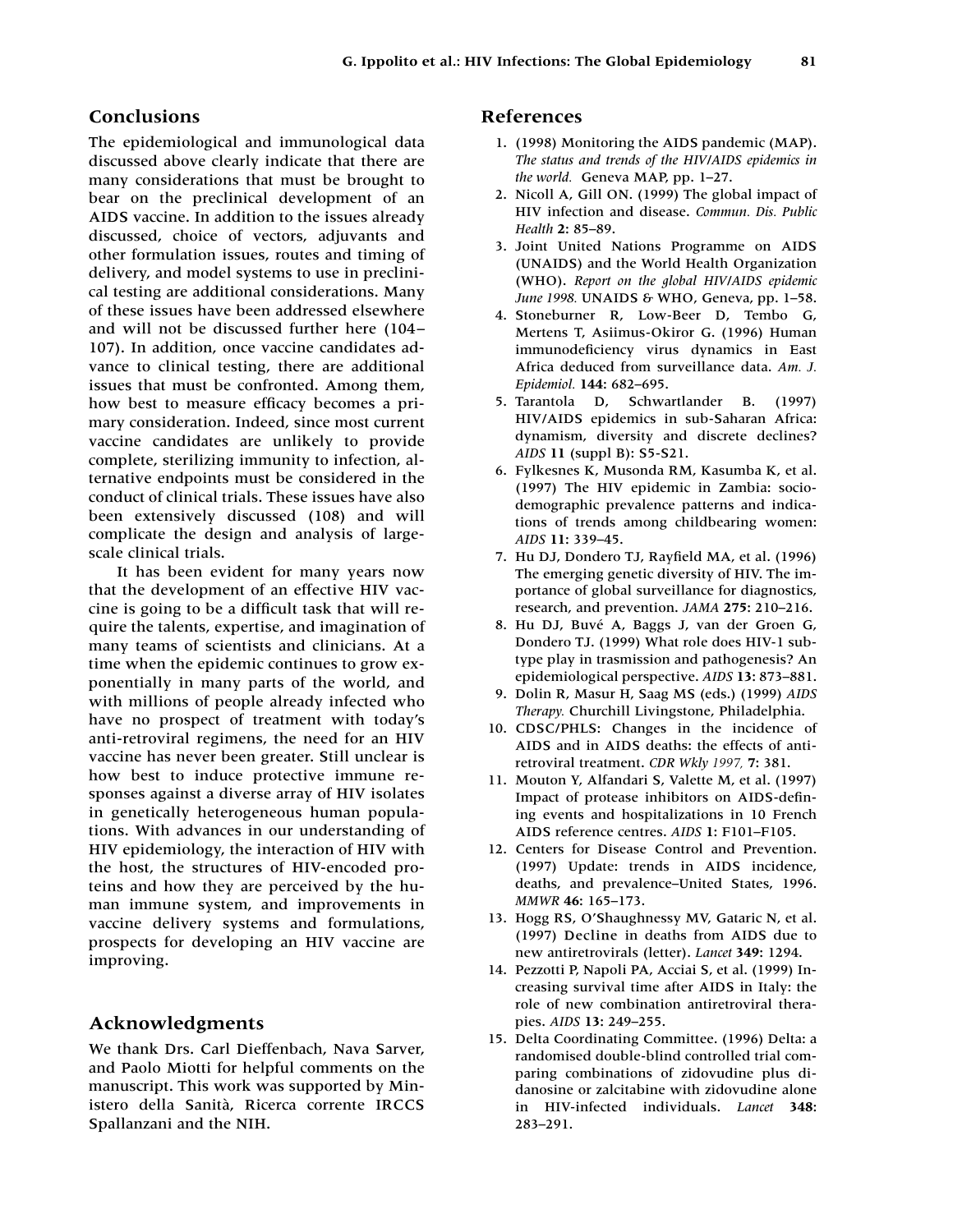- 16. Cameron DW, Heath-Chiozzi M, Kravcik S, Mills R, Potthoff A, Henry D. (1996) Prolongation of life and prevention of AIDS complications in advanced HIV immunodeficiency with ritonavir: update. *XI International Conference on AIDS. Vancouver, July 1996* vol 1: 24 [abstract MoB411].
- 17. Hammer SM, Squires KE, Hughes MD, et al. (1997) A controlled trial of two nucleoside analogues plus indinavir in persons with human immunodeficiency virus infection and CD4 cell counts of 200 per cubic millimeter or less. *N. Engl. J. Med.* **337:** 725–733.
- 18. Brodt HR, Kamps BS, Gute P, Knupp B, Staszewski S, Helm EB. (1997) Changing incidence of AIDS-defining illnesses in the era of antiretroviral combination therapy. *AIDS* **11:** 1731–1738.
- 19. Hirschel B, Francioli P. (1998) Progress and problems in the fight against AIDS. *N. Engl. J. Med.* **338:** 906–908.
- 20. Connor EM, Sperling RS, Gelber R, et al. (1994) Reduction of maternal-infant transmission of human immunodeficiency virus type 1 with zidovudine treatment. *N. Engl. J. Med.* **331:** 1173–1180.
- 21. Seage GR, Mayer KH, Horsburgh CR. (1993) Risk of human immunodeficiency virus infection from unprotected receptive anal intercourse increases with decline in immunologic status of infected partners. *Am. J. Epidemiol.* **137:** 899–908.
- 22. Lee TH, Sakahara N, Fiebig E, Busch MP, O Brien TR, Herman SA. (1996) Correlation of HIV-1 RNA levels in plasma and heterosexual transmission of HIV-1 from infected transfusion recipients. *J. Acquir. Immune Defic. Syndr. Hum. Retrov.* **12:** 427–428.
- 23. Ragni MV, Faruki H, Kingsley LA. (1998) Heterosexual HIV-1 transmission and viral load in hemophilic patients. *J. Acquir. Immune Defic. Syndr. Hum. Retrov.* **17:** 42–45.
- 24. Vernazza PL, Eron JJ, Fiscus SA, Cohen MS. (1999) Sexual transmission of HIV: infectiousness and prevention. *AIDS* **13:** 155–166.
- 25. Zhu T, Zang N, Carr A, et al. (1996) Generic characterization of human immunodeficiency virus type 1 in blood and genital secretions: evidence for viral compartmentalization and selection during sexual transmission. *J. Virol.* **70:** 3098–4107.
- 26. Coombs RW, Speck CE, Hughes JP, et al. (1998) Association between culturable human immunodeficiency virus type 1(HIV-1) in semen and blood: evidence for compartmentalization of HIV-1 between semen and blood. *J. Infect. Dis.* **177:** 320–330.
- 27. Cohen MS, Hoffman IF, Royce RA, et al. (1997) Reduction of concentration of HIV-1 in semen after treatment of urethritis: implications for

prevention of sexual transmission of HIV-1. *Lancet* **349:** 1868–1873.

- 28. Mostad SB, Overbaugh J, DeVange DM, et al. (1997) Hormonal contraception, vitamin A deficiency, and other risk factors for shedding of HIV-1 infected cells from the cervix and vagina. *Lancet* **350:** 922–927.
- 29. Zhang H, Dornadula G, Beumont M, et al. (1998) Human immunodeficiency virus type 1 in the semen of men receiving highly active antiretroviral therapy. *N. Engl. J. Med.* **339:** 1803–1809.
- 30. Mayaux MJ, Teglas JP, Mandelbrot L, Berebi A, Gallais H, Matherton S. (1997) Acceptability and impact of zidovudine prevention on mother-to-child HIV 1 transmission in France. *J. Paediatr.* **131:** 857–862.
- 31. Fiscus SA, Adimora AA, Schoenbach VJ, et al. (1996) Perinatal HIV infection and the effect of zidovudine therapy on transmission in rural and urban counties. *JAMA* **275:** 1483–1488.
- 32. Stringer JSA, Rouse DJ, Goldenberg RL. (1999) Prophylactic cesarean delivery for the prevention of perinatal human immunodeficiency virus transmission: the case for restraint. *JAMA* **281:** 1946–1949.
- 33. The International Perinatal HIV Group. (1999) The mode of delivery and the risk of vertical transmission of human immunodeficiency virus type 1: a meta-analysis of 15 prospective cohort studies. *N. Engl. J. Med.* **340:** 977–987.
- 34. The European Mode of Delivery Collaboration. (1999) Elective caesarean-section versus vaginal delivery in prevention of vertical HIV-1 transmission: a randomised clinical trial. *Lancet* **353:** 1035–1039.
- 35. Shaffer N, Chuachoowong R, Mock PA, et al. (1999) Short-course zidovudine for perinatal HIV-1 transmission in Bangkok, Thailand: a randomised controlled trial. *Lancet* **353:** 773–780.
- 36. Wiktor SZ, Ekpini E, Karon JM, et al. (1999) Short course oral zidovudine for prevention of mother-to-child transmission of HIV-1 in Abidjan, Côte d'Ivoire: a randomised trial. *Lancet* **353:** 781–785.
- 37. Dabis F, Msellati P, Meda N, et al. (1999) 6-month efficacy, tolerance, and acceptability of a short regimen of oral zidovidine to reduce vertical transmission of HIV in breasted children in Côte d'Ivoire and Burkina Faso: a double-blind placebo-controlled multicentre trial. *Lancet* **353:** 786–792.
- 38. Mansergh G, Haddix AC, Steketee RW, et al. (1996) Cost-effectiveness of short-course zidovudine to prevent perinatal HIV type 1 infection in a sub-Saharan Africa developing country setting. *JAMA* **276:** 139–145.
- 39. Söderlund N, Zwi K, Kinghorn A, Gray G. (1999) Prevention of vertical transmission of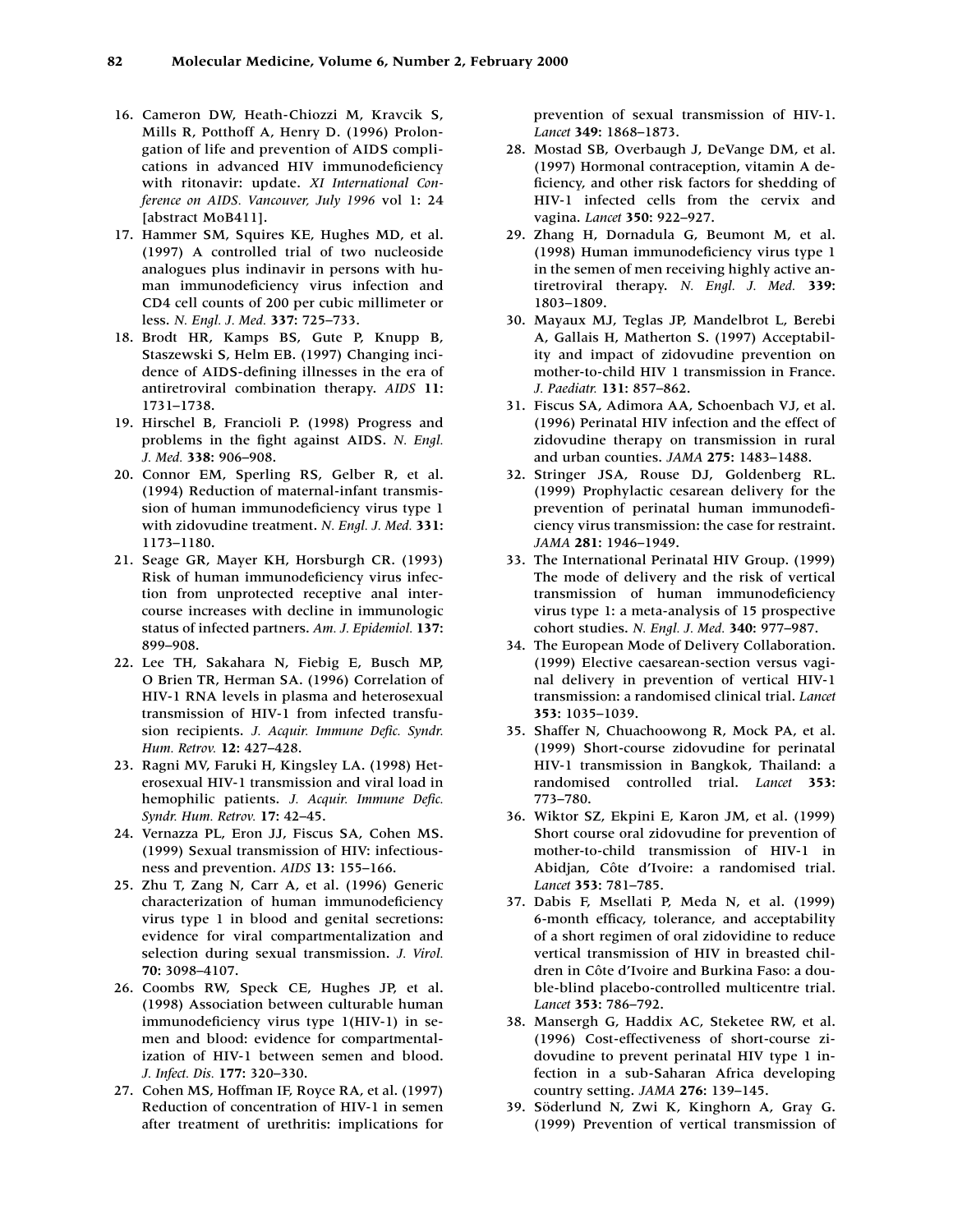HIV: analysis of cost effectiveness of options available in South Africa. *BMJ* **318:** 1650–1656.

- 40. (1998) AIDS, the unbridgable gap. *Lancet* **351:** 1825.
- 41. Guay LA, Musoke P, Fleming T, et al. (1999) Intrapartum and neonatal single-dose nevirapine compared with zidovudine for prevention of mother-to-child transmission of HIV-1 in Kampala, Uganda: HIVNET 012 randomized trial. *Lancet* **354:** 795–802.
- 42. Forsythe S, Gilks C. (1999) Economic issues and antiretroviral therapy in developing countries. *Trans. R. Soc. Trop. Med. Hyg.* **93:** 1–3.
- 43. Langlois AJ, Desrosiers RC, Lewis MG, et al. (1998) Neutralizing antibodies in sera from macaques immunized with attenuated simian immunodeficiency virus. *J. Virol.* **72:** 6950– 6955.
- 44. Gauduin MC, Parren PW, Weir R, Barbas CF, Burton DR, Koup RA. (1997) Passive immunization with a human monoclonal antibody protects hu-PBL-SCID mice against challenge by primary isolates of HIV-1. *Nat. Med.* **3:** 1389–1393.
- 45. Prince AM, Reesink H, Pascual D, et al. (1991) Prevention of HIV infection by passive immunization with HIV immunoglobulin. *AIDS Res. Hum. Retro.* **7:** 971–973.
- 46. Emini EA, Schleif WA, Nunberg JH, et al. (1992) Prevention of HIV-1 infection in chimpanzees by gp120 V3 domain- specific monoclonal antibody. *Nature* **355:** 728–730.
- 47. Mascola JR, Snyder SW, Weislow OS, et al. (1996) Immunization with envelope subunit vaccine products elicits neutralizing antibodies against laboratory-adapted but not primary isolates of human immunodeficiency virus type 1. *J. Infect. Dis.* **173:** 340–348.
- 48. Belshe RB, Graham BS, Keefer MC, et al. (1994) Neutralizing antibodies to HIV-1 in seronegative volunteers immunized with recombinant gp120 from the MN strain of HIV-1. *JAMA* **272:** 475–480.
- 49. Belshe RB, Gorse GJ, Mulligan MJ, et al. (1998) Induction of immune responses to HIV-1 by canarypox virus (ALVAC) HIV-1 and gp120 SF-2 recombinant vaccines in uninfected volunteers. *AIDS* **12:** 2407–2415.
- 50. Belshe RB, Bolognesi DP, Clements ML, et al. (1994) HIV infection in vaccinated volunteers. *JAMA* **272:** 431.
- 51. Kahn JO, Steimer KS, Baenziger J, et al. (1995) Clinical, immunologic, and virologic observations related to human immunodeficiency virus (HIV) type 1 infection in a volunteer in an HIV- 1 vaccine clinical trial. *J. Infect. Dis.* **171:** 1343–1347.
- 52. Reitter JN, Means RE, Desrosiers RC. (1998) A role for carbohydrates in immune evasion in AIDS. *Nat. Med.* **4:** 679–684.
- 53. Devico A, Silver A, Thronton AM, Sarngadharan MG, Pal R. (1996) Covalently crosslinked complexes of human immunodeficiency virus type 1 (HIV-1) gp120 and CD4 receptor elicit a neutralizing immune response that includes antibodies selective for primary virus isolates. *Virology* **218:** 258–263.
- 54. LaCasse RA, Follis KE, Trahey M, Scarborough JD, Littman DR, Nunberg JH. (1999) Fusioncompetent vaccines: broad neutralization of primary isolates of HIV. *Science* **283:** 357–362.
- 55. Koup R. A., Safrit J. T., Cao Y., et al. (1994) Temporal association of cellular immune responses with the initial control of viremia in primary human immunodeficiency virus type 1 syndrome. *J. Virol.* **68:** 4650–4655.
- 56. Borrow P, Lewicki H, Hahn BH, Shaw GM, Oldstone MBA. (1994) Virus-specific CD8 cytotoxic T-lymphocyte activity associated with control of viremia in primary human immunodeficiency virus type 1 infection. *J. Virol.* **68:** 6103–6110.
- 57. Yasutomi Y, Reimann KA, Lord CI, Miller MD, Letvin NL. (1993) Simian immunodeficiency virus-specific  $CD8+T$  lymphocyte response in acutely infected rhesus monkeys. *J. Virol.* **67:** 1707–1711.
- 58. Kuroda MJ, Schmitz JE, Charini WA, et al. (1999) Emergence of CTL coincides with clearance of virus during primary simian immunodeficiency virus infection in rhesus monkeys. *J. Immunol.* **162:** 5127–5133.
- 59. Schmitz JE, Kuroda MJ, Santra S, et al. (1999) Control of viremia in simian immunodeficiency virus infection by  $CD8<sup>+</sup>$  lymphocytes. *Science* **283:** 857–860.
- 60. Price DA, Goulder PJ, Klenerman P, et al. (1997) Positive selection of HIV-1 cytotoxic T lymphocyte escape variants during primary infection. *Proc. Natl. Acad. Sci. U.S.A.* **94:** 1890–1895.
- 61. Goulder PJ, Phillips RE, Colbert RA, et al. (1997) Late escape from an immunodominant cytotoxic T-lymphocyte response associated with progression to AIDS. *Nat. Med.* **3:** 212–217.
- 62. Borrow P, Lewicki H, Wei X, et al. (1997) Antiviral pressure exerted by HIV-1-specific cytotoxic T lymphocytes (CTLs) during primary infection demonstrated by rapid selection of CTL escape virus. *Nat. Med.* **3:** 205–211.
- 63. Wilson CC, Brown RC, Korber BT, et al. (1999) Frequent detection of escape from cytotoxic Tlymphocyte recognition in perinatal human immunodeficiency virus (HIV) type 1 transmission: the ariel project for the prevention of transmission of HIV from mother to infant. *J. Virol.* **73:** 3975–3985.
- 64. Wagner R, Leschonsky B, Harrer E, et al. (1999) Molecular and functional analysis of a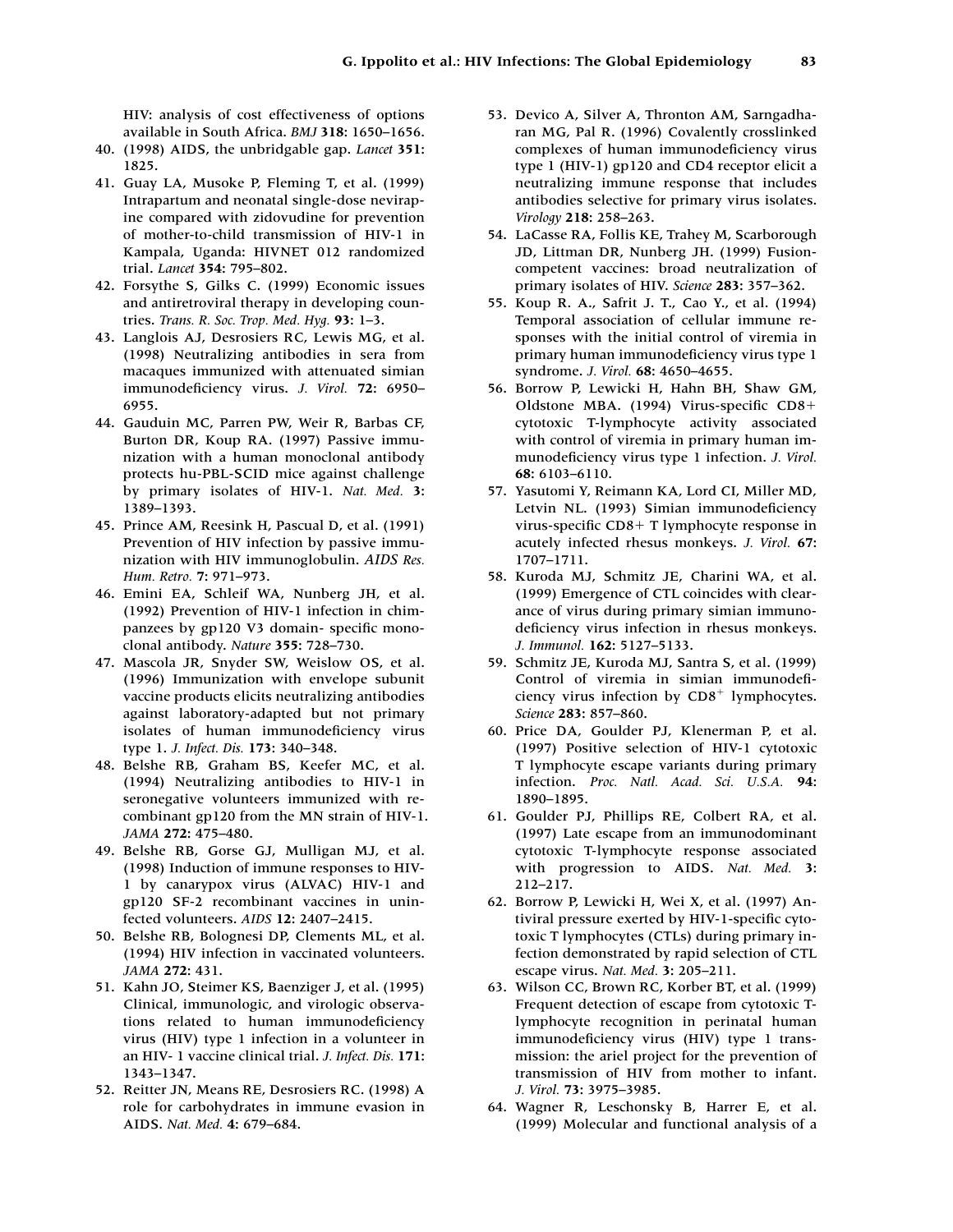conserved CTL epitope in HIV-1 p24 recognized from a long-term nonprogressor: constraints on immune escape associated with targeting a sequence essential for viral replication. *J. Immunol.* **162:** 3727–3734.

- 65. Ferrari G, Humphrey W, McElrath MJ, et al. (1997) Clade B-based HIV-1 vaccines elicit cross-clade cytotoxic T lymphocyte reactivities in uninfected volunteers. *Proc. Natl. Acad. Sci. U.S.A.* **94:** 1396–1401.
- 66. Cao H, Kanki P, Sankale JL, et al. (1997) Cytotoxic T-lymphocyte cross-reactivity among different human immunodeficiency virus type 1 clades: implications for vaccine development. *J. Virol.* **71:** 8615–8623.
- 67. Rosenberg ES, Billingsley JM, Caliendo AM, et al. (1997) Vigorous HIV-1-specific CD4+ T cell responses associated with control of viremia. *Science* **278:** 1447–1450.
- 68. Schrum S, Probst P, Fleischer B, Zipfel PF. (1996) Synthesis of the CC-chemokines MIP- $1\alpha$ , MIP-1 $\beta$ , and RANTES is associated with a type 1 immune response. *J. Immunol.* **157:** 3598–3604.
- 69. Miskovsky E. P., Liu A. Y., Pavlat W., et al. (1994) Studies of the mechanism of cytolysis by HIV-1-specific CD4+ human CTL clones induced by candidate AIDS vaccines. *J. Immunol.* **153:** 2787–2799.
- 70. Paul WE, Seder RA. (1994) Lymphocyte responses and cytokines. *Cell* **76:** 241–251.
- 71. Rissoan MC., Soumelis V., Kadowaki N., et al. (1999) Reciprocal control of T helper cell and dendritic cell differentiation. *Science* **283:** 1183–1186.
- 72. Doherty TM, Coffman RL. (1996) Leishmania major: effect of infectious dose on T cell subset development in BALB/c mice. *Exp. Parasitol.* **84:** 124–135.
- 73. Sieling PA, Wang XH, Gately MK, et al. (1994) IL-12 regulates T helper type 1 cytokine responses in human infectious disease. *J. Immunol.* **153:** 3639–3647.
- 74. Cohen J. (1993) T cell shift: key to AIDS therapy? *Science* **262:** 175–176.
- 75. Mestecky J, McGhee JR. (1987) Immunoglobulin IgA: molecular and cellular interactions involved in IgA biosynthesis and immune response. *Adv. Immunol.* **40:** 153–245.
- 76. Kraehenbuhl, JP, Neutra MR. (1992) Molecular and cellular basis of immune protection of mucosal surfaces. *Physiological Rev.* **72:** 853–879.
- 77. Kawabata S, Miller CJ, Lehner T, et al. (1998) Induction of Th2 cytokine expression for p27 specific IgA B cell responses after targeted lymph node immunization with simian immunodeficiency virus antigens in rhesus macaques. *J. Infect. Dis.* **177:** 26–33.
- 78. McGhee JR, Kiyono H, Kubota M, et al. (1999) Mucosal Th1- versus Th2-type responses for

antibody- or cell-mediated immunity to simian immunodeficiency virus in rhesus macaques. *J. Infect. Dis.* **179** (Suppl 3): S480–S484.

- 79. Petitprez K, Khalife J, Cetre C, et al. (1999) Cytokine mRNA expression in lymphoid organs associated with the expression of IgA response in the rat. *Scand. J. Immunol.* **49:** 14–20.
- 80. Yamamoto S, Kiyono H, Yamamoto M, et al. (1997) A nontoxic mutant of cholera toxin elicits Th2-type responses for enhanced mucosal immunity. *Proc. Natl. Acad. Sci. U.S.A.* **94:** 5267–5272.
- 81. Whitmire JK, Asano MS, Murali-Krishna K, Suresh M, Ahmed R. (1998) Long-term CD4 Th1 and Th2 memory following acute lymphocytic choriomeningitis virus infection. *J. Virol.* **72:** 8281–8288.
- 82. Poccia F, Battistini L, Cipriani B, et al. (1999) Phosphoantigen-reactive Vy9V82 T lymphocytes suppress in vitro human immunodeficiency virus type 1 replication by cell-released antiviral factors including CC chemokines. *J. Infect. Dis.* **180:** 858–861.
- 83. Wallace M, Bartz SR, Chang W-L, MacKenzie D, Pauza CD, Malkovsky M. (1996)  $\gamma\delta$  T lymphocytes responses to human immunodeficiency virus. *Clin. Exp. Immunol.* **103:** 177–184.
- 84. Poccia F, Malkovsky M, Pollak A, et al. (1999) In vivo  $\gamma\delta$  T-cell priming to mycobacterial antigens by primary *M. tuberculosis* infection and exposure to nonpeptidic ligands. *Mol. Med.* **5:** 471–476.
- 85. Jacob J, Baltimore D. (1999) Modeling T-cell memory by genetic marking of memory T cells in vivo. *Nature* **399:** 593–597.
- 86. Sourdive DJ, Murali-Krishna K, Altman JD, et al. (1998) Conserved T cell receptor repertoire in primary and memory CD8 T cell responses to an acute viral infection. *J. Exp. Med.* **188:** 71–82.
- 87. Castan J, Tenner R, Racz P, Fleischer B, Broker BM. (1997) Accumulation of CTLA-4-expressing T lymphocytes in the germinal centres of human lymphoid tissues. *Immunology* **90:** 265–271.
- 88. Re MC, Furlini G, Vignoli M, et al. (1995) Effect of antibody to HIV-1 Tat protein on viral replication in vitro and progression of HIV-1 disease in vivo. *J. Acquir. Immune Defic. Syndr. Hum. Retrovirol.* **10:** 408–416.
- 89. Zagury JF, Sill A, Blattner W, et al. (1998) Antibodies to the HIV-1 Tat protein correlated with nonprogression to AIDS: a rationale for the use of Tat toxoid as an HIV-1 vaccine. *J. Hum. Virol.* **1:** 282–292.
- 90. Kwong PD, Wyatt R, Robinson J, Sweet RW, Sodroski J, Hendrickson WA. (1998) Structure of an HIV gp120 envelope glycoprotein in complex with the CD4 receptor and a neutralizing human antibody. *Nature* **393:** 648–659.